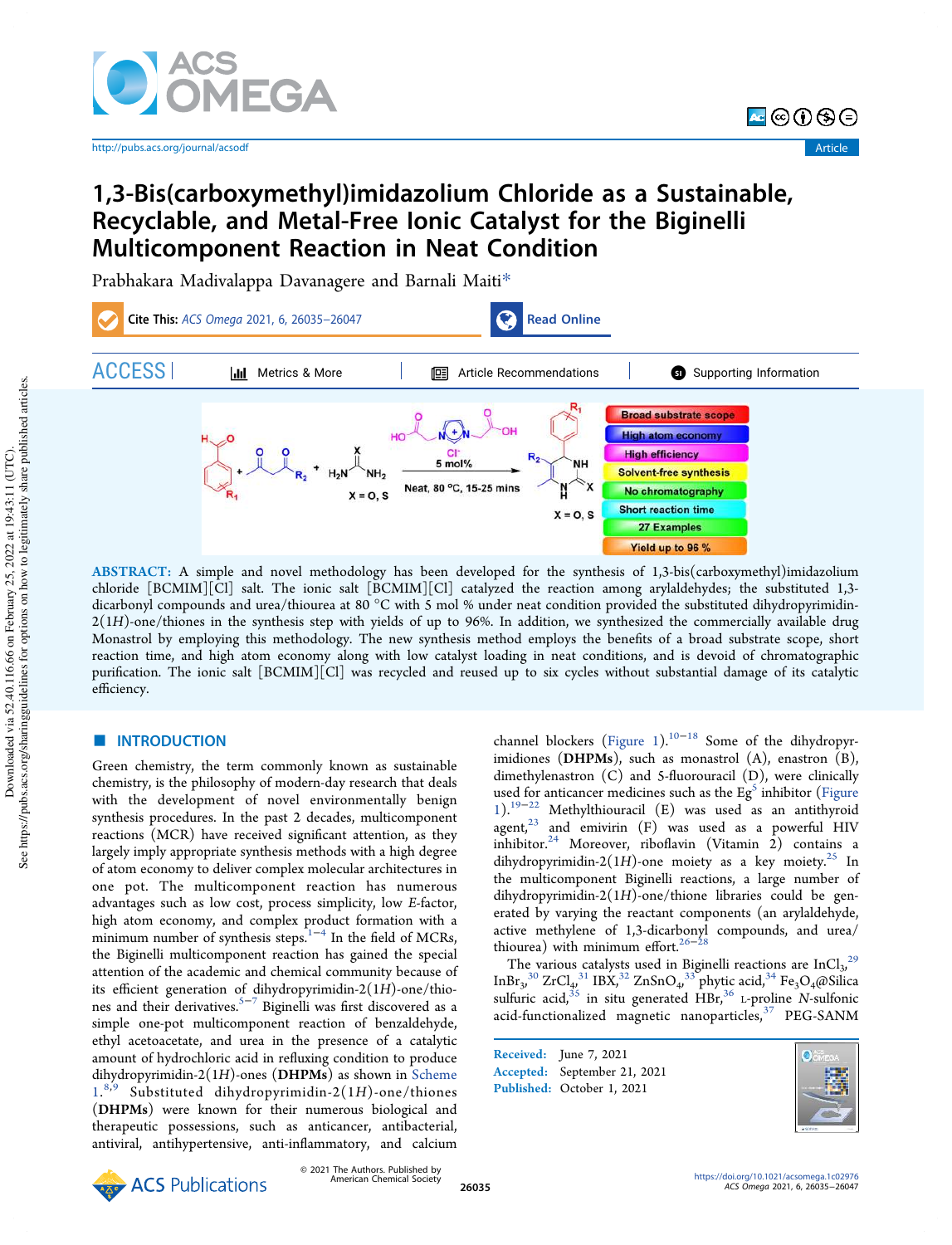## Scheme 1. Biginelli Reactions: Previous and Current Approach



Figure 1. Representative biologically active DHPM compounds.

nanocomposite, $^{38}$  Fe<sub>3</sub>O<sub>4</sub>@SiO<sub>2</sub>-APTMS-Fe ${\rm (OH)_2}^{39}$  SO<sub>3</sub>H@ imineZCMNPs, $^{40}$  titanocene, $^{41}$  Bronsted acid in a metal− organic framework,  $^{42}$  heteropolyacid derivatives,  $^{43}$  DIPEAC,  $^{44}$ 

Montmorillonite-KSF, $^{45}$  CNT-Fe<sub>3</sub>O<sub>4</sub>-TPh, $^{46}$  niobium oxides, $^{47}$  Zn(II)/Cd(II)-based MOFs, $^{48}$  and COF-IM-SO<sub>3</sub>H (Scheme 1).<sup>49</sup> However, synthesis of these catalyts suffers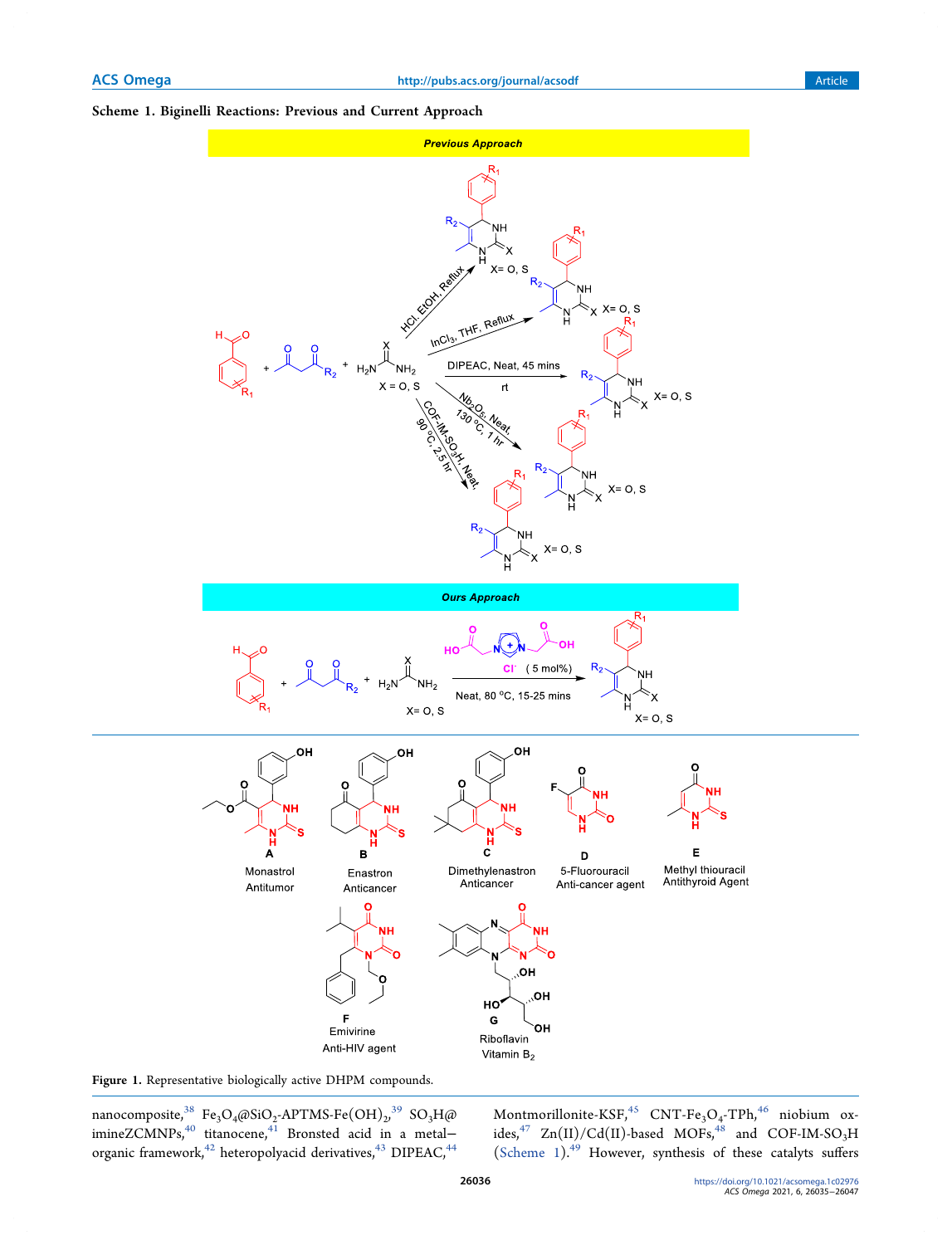# Scheme 2. Synthesis of Ionic Salt 1,3-Bis(carboxymethyl)imidazolium Chloride [BCMIM][Cl]



from several disadvantages such as the use of toxic solvents, expensive metal catalysts, costly or hazardous reagents, harsh reaction environments, lengthy workup procedures, low yields of products, and long reaction times. Thus, from the academic and industrial consideration, the expansion of approaches for the synthesis of dihydropyrimidine-2(1*H*)-ones/thione (DHPM) derivatives using a reusable, inexpensive, nontoxic catalyst, and mild reaction conditions is of enormous importance. $50-57$  Currently, the catalysis field is regarded as the core of numerous chemical procedures, since a catalyst lowers the activation energy of the reaction and makes the reaction more feasible.<sup>58-6</sup>

Recently, task-specific ionic liquids (TSILs) have gained significant attention from the research community due to their being a green-substitute preference for catalysis, traditional media, and several chemical tasks. TSILs comprise several distinct properties such as low toxicity, nonvolatility, high

thermal stability, extensive liquid range, excellent solubility, non-flammability, less volatility, and recyclability. TSILs are used as a catalyst as well as an eco-friendly solvent for a wide range of chemical and industrial processes. Thus, the introduction of an inexpensive, active, environmentally friendly, and mild ionic catalyst for MCRs higher than analogs of medicinal and biological eminence is in the mandate. Moreover, there is a huge demand to develop novel approaches for the reduction of further environmental damages. $62-66$ Hence, to produce pharmacologically active dihydropyrimidine-2(1*H*)-ones/thiones analogs, competent, advanced, and environmentally benign procedures are still strongly required. Herein, we have reported a modified procedure for the synthesis of 1,3-bis(carboxymethyl)imidazolium chloride  $[\text{BCMIM}][\text{Cl}]^{67,68}$  and its application in the one-pot multicomponent Biginelli reactions to dihydropyrimidine-2(1*H*) ones/thiones in solvent-free conditions.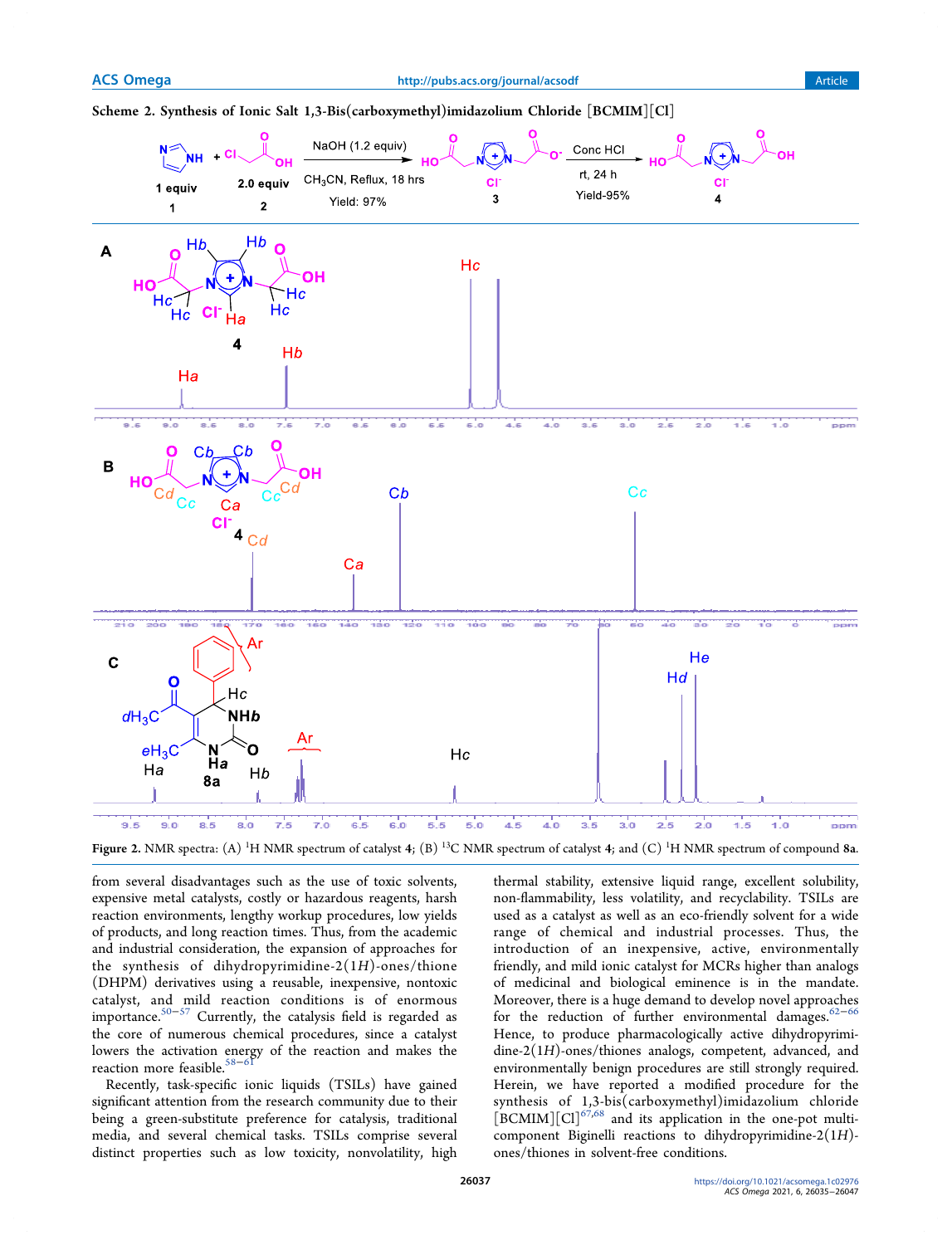## Table 1. Solvent Optimization for the One-Pot Biginelli Multicomponent Reaction<sup>6</sup>



| entry | solvent            | temperature $({}^{\circ}C)$ | time (h) | yield $(\%)^b$ |
|-------|--------------------|-----------------------------|----------|----------------|
|       | THF                | 80                          | 2        | 30             |
| 2     | CH <sub>3</sub> CN | 80                          | 12       | 40             |
| 3     | DMF                | 80                          | 12       | 10             |
| 4     | <b>DMSO</b>        | 80                          | 12       | 35             |
|       | $CH_2Cl_2$         | 80                          | 12       | 50             |
| 6     | CHCl <sub>3</sub>  | 80                          | 12       | 60             |
|       | CH <sub>3</sub> OH | 80                          | 12       | 40             |
| 8     | IPA                | 80                          | 4        | 70             |
| 9     | EtOH               | 80                          | 4        | 76             |
| 10    | $H_2O$             | 80                          | 12       | 10             |
| 11    | neat               | rt                          | 24       | 50             |
| 12    | neat               | 80                          | 0.26     | 96             |

*a* The reaction was performed using 5a (1.66 mmol), 6a (1.66 mmol), and 7a (1.66 mmol) in one pot in various solvents. *b* Yield of the isolated product.

#### ■ RESULTS AND DISCUSSION

Our synthesis manipulation commenced with the initial synthesis of the targeted bis 1,3-bis(carboxymethyl) imidazolium chloride [BCMIM][Cl] catalyst as shown in Scheme 2.

At first, the reaction of one equivalent of imidazole 1 with 2 equiv of chloroacetic acid 2 in the presence of 1.2 equivalents of NaOH as base gave the ionic liquid compound 3 in 97% yield after refluxing for 18 h as depicted in Scheme 2. Next, the treatment of crude product 3 with concentrated hydrochloric acid in room temperature for 24 h gave the ionic crystal salt [BCMIM][Cl] 4 with 95% yield. The formation of ionic salt [BCMIM][Cl] 4 was unequivocally supported by analytical techniques. The  ${}^{1}H$  NMR spectra of ionic salt [BCMIM][Cl] 4 indicated the appearance of two proton peaks at 8.86 and 7.49 ppm for the H*a* and H*b* signals of three substituted imidazole protons, and four characteristic proton signals of chloroacetic acid (−*CH*<sub>2</sub>−) Hc appeared at 5.07 ppm (Figure 2A). The <sup>13</sup>C NMR spectra of the ionic salt [BCMIM][Cl] 4 showed the appearance of C*a*, C*b*, C*c*, and C*d* signals at 169.7, 138.2, 123.5, and 50.2 ppm, respectively, as shown in Figure 2B. Next, we employed the ionic salt [BCMIM][Cl] 4 as catalyst for the one-pot multicomponent Biginelli reactions.

Employing 10 mol % of ionic salt [BCMIM][Cl] 4, benzaldehyde 5a, acetylacetone 6a, and urea 7a were chosen as the model substrates for the one-pot multicomponent Biginelli reactions. In the solvent optimization reaction, while employing 10 mol % of ionic salt catalyst [BCMIM][Cl] 4, we have investigated the effect of various solvents in a one-pot Biginelli reaction as depicted (Table 1). Moreover, using a polar aprotic solvent such as tetrahydrofuran (THF),  $CH<sub>3</sub>CN$ , dimethylformamide (DMF), and dimethyl sulfoxide (DMSO) at 80 °C for 12 h resulted in the product 8a with a yield of up to 40% (Table 1, entries 1−4). However, by using the chlorinated solvents such as  $\mathrm{CH}_2\mathrm{Cl}_2$  and  $\mathrm{CHCl}_3$ , the yield of the product 8a was not substantially changed (Table 1, entries 5 and 6). Next we turned our attention to polar protic solvents

such as CH<sub>3</sub>OH, IPA, and EtOH, which gradually enhanced the product yield of 8a up to 76% (Table 1, entries 7−9). However, in an effort to make the reaction medium green, we tried  $H<sub>2</sub>O$  as the solvent, which could not significantly enhance the product yield (Table 1, entry 10). Additionally, the Biginelli product yield 8a was observed up to 50% at room temperature in neat condition after 24 h (Table 1, entry 11). It is interesting to note that the product yield of Biginelli product 8a was raised up to 96% when we carried out the reaction without using any solvents at 80  $^{\circ}$ C (Table 1, entry 12) heating condition. The increase in product yield in neat conditions could be due to the enhanced content of the starting materials in the reaction vessel.

Hence, the solvent-free reaction was considered as the best reaction condition for environmental sustainability and cost.64,65 Next, we also optimized the best catalyst for the multicomponent Biginelli reaction. We examined  $H_2SO_4$ , PTSA, 1-butyl-3-methyl imidazolium tetrafluoroborate [BMIM][BF<sup>4</sup> ] 1D, 1-carboxymethyl 3-methyl imidazolium tetrafluoroborate  $[CMMM][BF<sub>4</sub>]$  2D, and 1,3-bis-(carboxymethyl)imidazolium chloride [BCMIM][Cl] 4 for the multicomponent Biginelli reaction at 80 °C heating condition (Table 2, entries 2−6). However, on employing 1,3-bis(carboxymethyl)imidazolium chloride [BCMIM][Cl] 4, the Biginelli product yield 8a was maximum (96%) at 80 °C heating condition in 16 min. Since more than one catalytic center is present in the 1,3-bis(carboxymethyl)imidazolium chloride [BCMIM][Cl] 4, the reaction time was reduced for the Biginelli reaction as shown in Table 2.

Next, we performed the model Biginelli reaction by changing the mmol ratio of benzaldehyde 5a, acetylacetone 6a, and urea 7a in one pot as shown in Table 3. The reduction of the product yield was perceived on changing the mmol ratios of the starting materials. However, the highest yield was achieved by employing [BCMIM][Cl] catalysts with identical mmol ratio of the starting materials (Table 3, entry 4).

Additionally, we optimized the ionic salt [BCMIM][Cl] catalyst loading mol % to get the best catalytic activity for the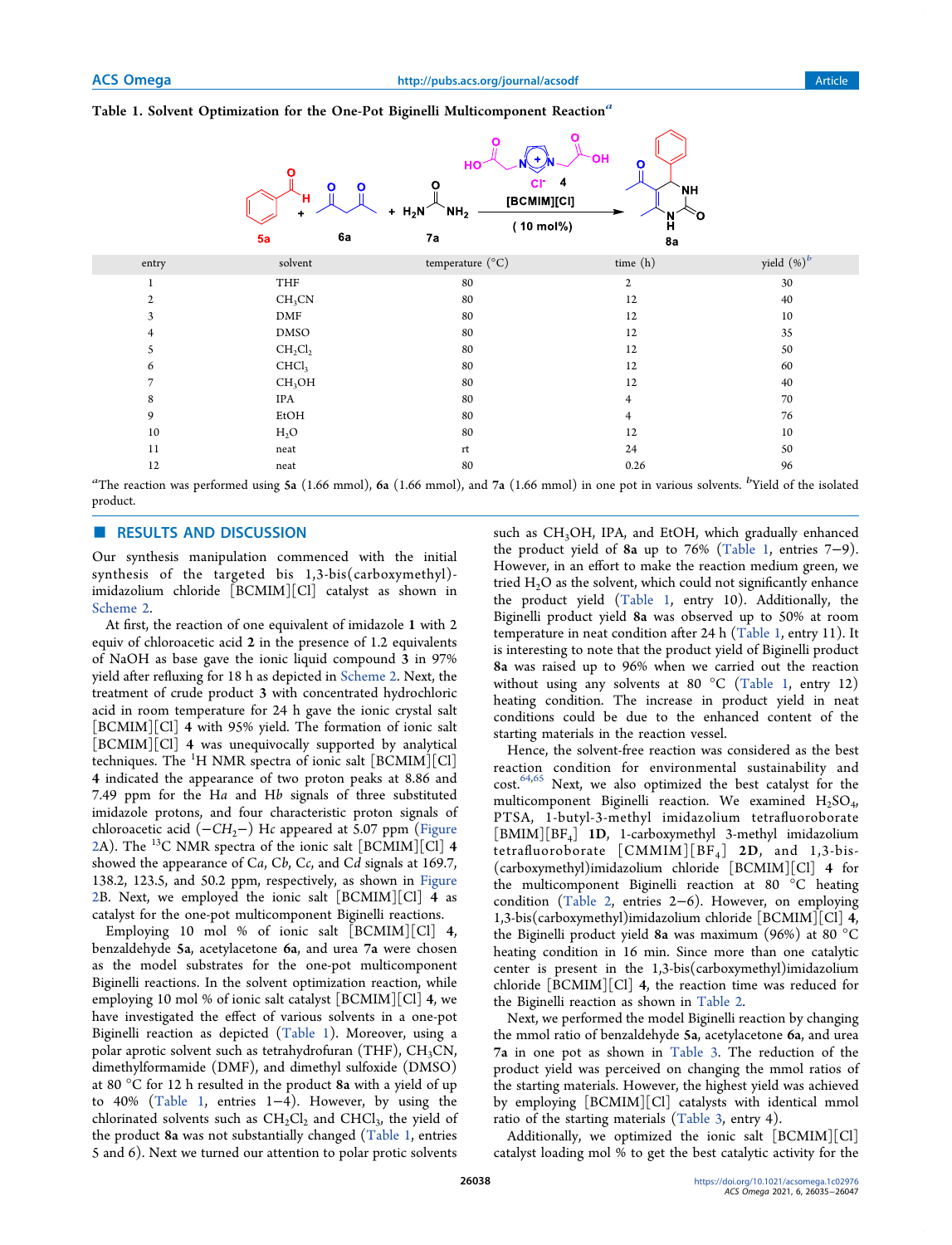### Table 2. Comparison of Various Catalysts for the Multicomponent Biginelli Reaction<sup>a</sup>



<sup>a</sup>The reaction was performed using  $5a$  (1.66 mmol),  $6a$  (1.66 mmol), and 7a (1.66 mmol) in one pot in various solvents. <sup>*b*</sup>Yield of the isolated product.

Table 3. Optimization of mmol Percentage of the Reactants in the One-Pot Biginelli Reaction



same set of reactions. We observed that the yield of 3,4 dihydropyrimidin-2(1*H*)-one (DHPM) 8a was maximum using 5 mol % [BCMIM][Cl] catalyst (Table 2, entries 3). Further increase in the catalyst loading mol % did not influence the yield and time for the reactions (Table 2, entries 4−7). Having the best reaction conditions in hand, the flexibility of the methodology was scrutinized by varying different substituents in the Biginelli reaction. The reactions of the substituted arylaldehyde 5,  $\beta$ -ketoester/ketone 6, and urea/ thiourea 7 in solvent-free condition at 80 °C heating condition yielded 3,4-dihydropyrimidine-2(1*H*)-one (DHPM)/thiones in 15−25 min (Scheme 3, 8a−8a′). Various arylaldehydes containing electron-donating substituent groups such as  $-CH_3$ , OCH<sub>3</sub>, -OH, and  $-N(CH_3)_2$  moieties were well tolerated for this reaction. Arylaldehyde containing electronwithdrawing groups such as  $-CN$ ,  $-Cl$ ,  $-Br$ ,  $-F$ , and  $-NO<sub>2</sub>$ yielded the Biginelli product with good yield in a lesser time. Furthermore, the crowded 2,4-dimethoxy benzaldehyde and heteroaryl aldehyde yielded the preferred products with high yields. The Biginelli product 5-acetyl-6-methyl-4-phenyl-3,4 dihydropyrimidin-2(1*H*)-one derivative was confirmed by analytical techniques. Referring to the  ${}^{1}H$  NMR spectrum of the characteristic derivatives 8a, the representative signals at 9.19 and 7.84 ppm indicated two singlets for the two protons of the −NH group, the signal at 5.26 ppm indicated a doublet for the −CH proton existing in the pyrimidine ring, and the signals at 7.35−7.23 ppm indicated five protons present in the

phenyl ring (Figure 2 spectra C). In the  $^{13}$ C NMR data, the signals at 194.75 ppm and 152.62 ppm represent acetyl carbonyl carbon and carbonyl carbon in-between two adjacent −NH groups, while all other carbons gave the expected peak values (Figure 2 spectra C). Again, the construction of compound 8a was confirmed by GC-MS: *m*/*z*. The calculated  $m/z$  for compound 8a  $(C_{13}H_{14}N_2O_2)$  is 230.2 and the observed value is 230.1. The Biginelli products 8a−8a' were confirmed by analytical techniques (Supporting Information) (Table 4).

Over the past 2 decades, it has been understood that the concept of sustainable improvement plays a significant part in designing eco-friendly, efficient, and economic strategies for chemical synthesis. In this regard, Sheldon et al. introduced the environmental impact factor or *E*-factor, which helps in determining the quantity of waste generated per kilogram of the product to measure the manufacturing process.<sup>69,70</sup> In addition, our solvent-free green synthesis methods demonstrate lower *E*-factors of 0.17−0.28 for 3,4-dihydropyrimidine-2(1*H*)-ones (DHPMs)/thiones, which is also in agreement with the principle of atom economy (Supporting Information).

Next, we established the utility of this method in the gramscale synthesis employing the same set of model reactions by varying the urea/thiourea components. The neat reaction of 10 mmol benzaldehyde 5a, 10 mmol acetylacetone 6a, and 10 mmol urea 7a in the presence of 5 mol % [BCMIM][Cl] could afford 2.08 g of 4-phenyl-3,4-dihydropyrimidin-2(1*H*)-ones 8a in the highest yield of 90% (Scheme 4). The neat reaction of 10 mmol benzaldehyde 5p with 10 mmol acetylacetone 6p and 10 mmol thiourea 7p in the presence of 5 mol % [BCMIM][Cl] could afford 2.40 g of 4-phenyl-3,4-dihydropyrimidin-2(1*H*)-thiones 8p with 91% yield, establishing the potential synthesis applications of the present protocol for a large-scale synthesis (Scheme S3, Supporting Information).

Plausible Reaction Mechanism. Herein, by employing 5 mol % ionic salt catalyst [BCMIM][Cl] 4 in the neat condition, the plausible reaction mechanism of the Biginelli multicomponent reaction is discussed (Figure 3). The Brönsted acid ionic salt  $[BCMIM][C]$  4 contains two catalytic centers such as two bifunctional carboxylic acid moieties. Two equivalents of arylaldehyde a will be activated by the two carboxylic moieties, which will immediately react with urea/ thiourea b to yield the adduct d. On the other side, substituted 1,3-dicarbonyl compounds will react with Brönsted acidic ionic salt  $[BCMIM][Cl]$  4 to form keto/enol tautomers c and c', which will simultaneously react with the adduct d to form intermediate e. The intermediate e will undergo intramolecular cyclization and dehydration to yield the final product f. In the Biginelli multicomponent reaction, the effect of hydrogen bonding by the ionic salt [BCMIM][Cl] 4 catalyst is an important parameter.<sup>71−74</sup> The hydrogen-bonding effect of [BCMIM][Cl] 4 catalysts could enhance the electrophilic character of arylaldehyde a, 1,3-dicarbonyl compounds c, and intermediate e. Hence, Brönsted acidic ionic salt [BCMIM]-[Cl] 4 could enhance the rate of formation of 4-aryl-3,4 dihydropyrimidin-2(1*H*)-one/(DHP)/4-aryl-3,4-dihydropyrimidin-2(1*H*)-thione (DHP). The proposed mechanism was described by the imine formation of arylaldehyde with urea/ thiourea followed by Michael addition, and then intramolecular cyclization to 4-aryl-3,4-dihydropyrimidin-2(1*H*) one/(DHP)/4-aryl-3,4-dihydropyrimidin-2(1*H*)-thione (DHP) as shown in Figure 3. Since more than one catalytic center is present in the catalyst, it showed higher catalytic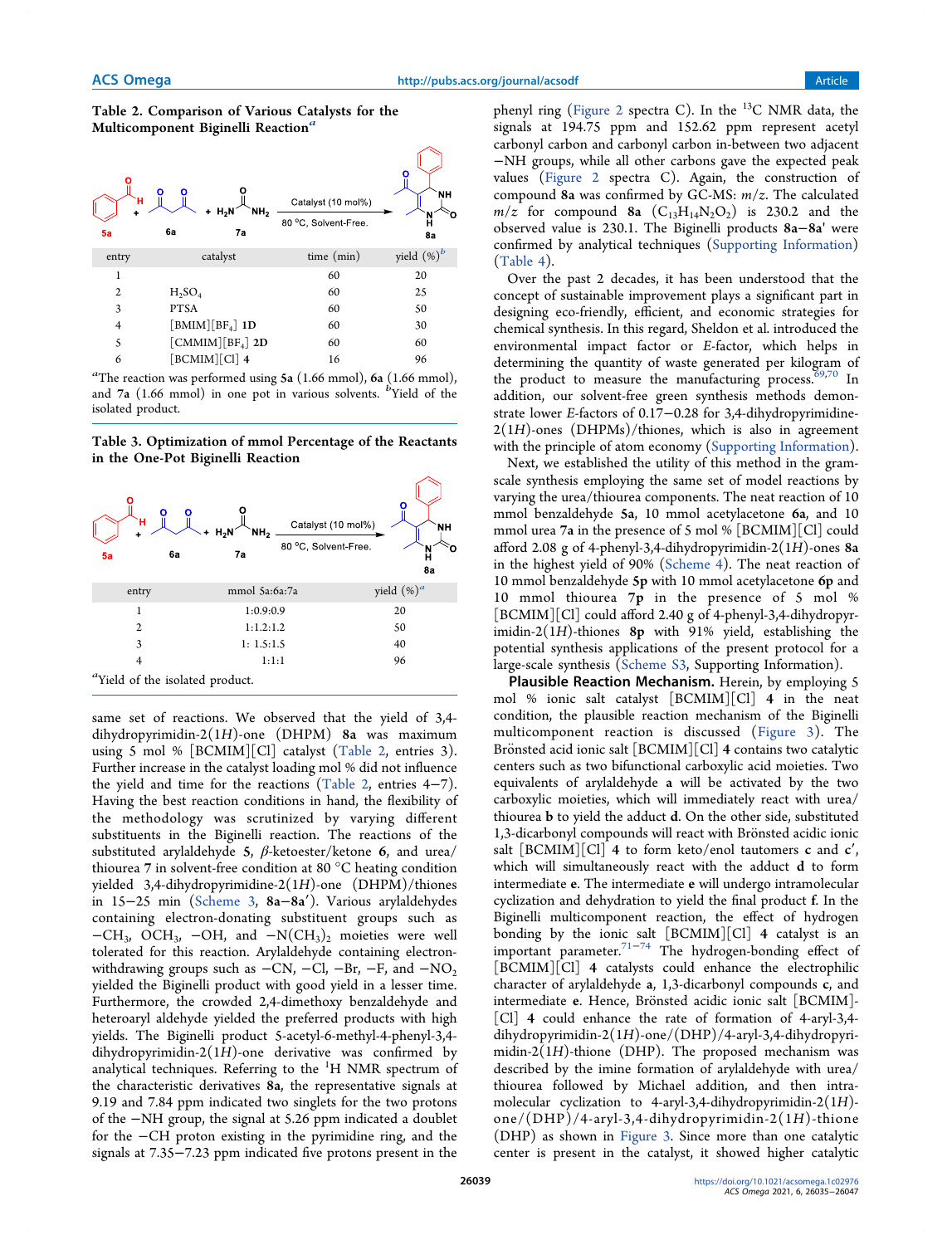

Scheme 3. Substrate Scope for Various 4-Aryl-3,4-dihydropyrimidin-2(1H)-one/4-Aryl-3,4-dihydropyrimidin-2(1H)- thiones Scheme 3. Solution

<sup>a</sup>Reaction conditions: The reaction was performed by employing **5** (1.66 mmol), 6 (1.66 mmol), and 7 (1.66 mmol) in one pot at 80 °C in neat condition. <sup>*b*</sup>Yield of the isolated product.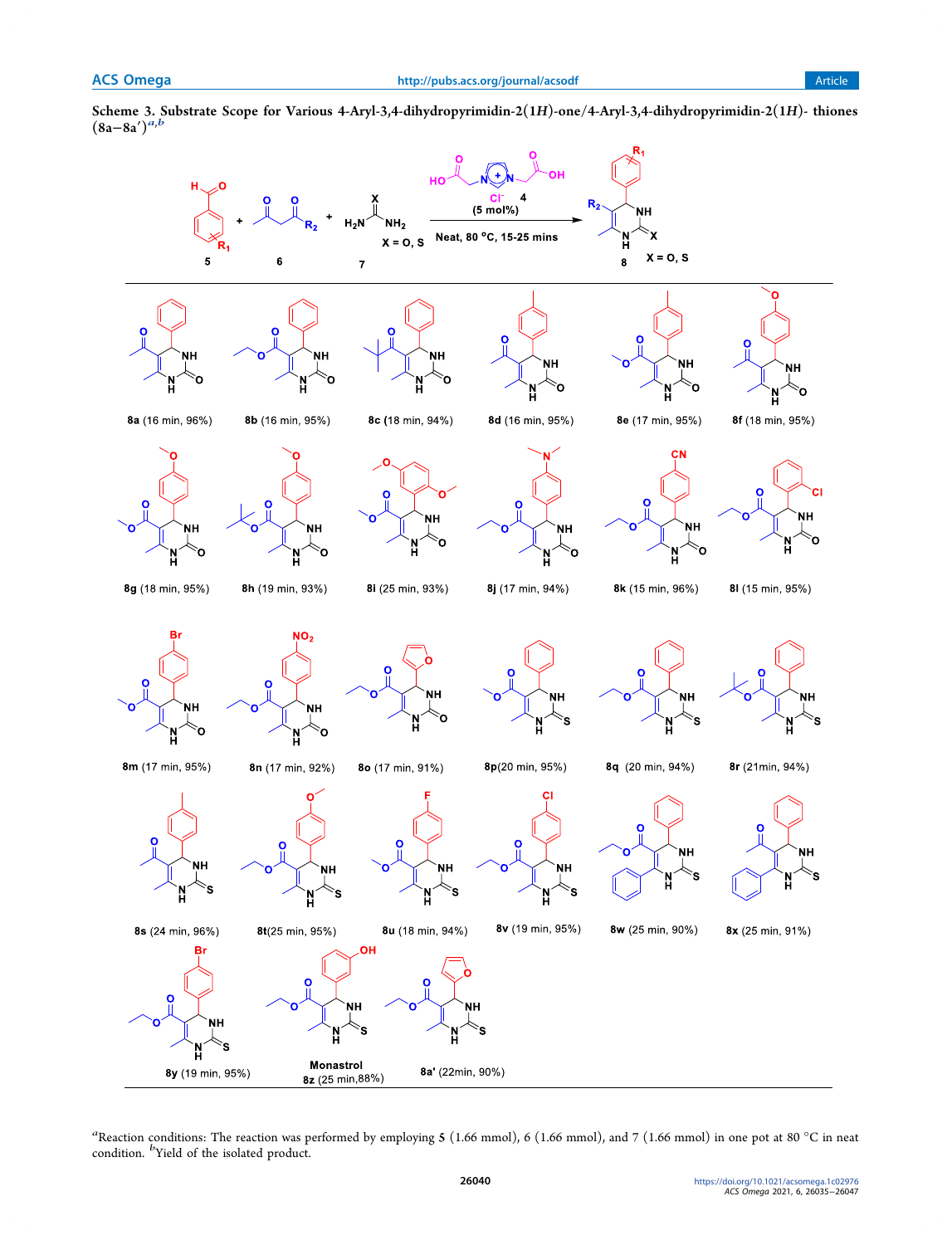Table 4. Optimization of the Ionic Salt Catalyst Loading Percentage<sup>®</sup>



<sup>a</sup>The reaction was performed using 5a (1.66 mmol), 6a (1.66 mmol), and 7a (1.66 mmol) in one pot in neat condition at 80 °C. <sup>*b*</sup>Yield of the isolated product.

Scheme 4. One-Pot Gram-Scale Synthesis of 4-Phenyl-3,4 dihydropyrimidin-2(1H)-ones 8a Employing the [BCMIM][Cl] 4 Catalyst



Figure 3. Plausible iminium mechanism for the synthesis of 4-aryl-3,4 dihydropyrimidin-2(1*H*)-ones/4-aryl-3,4-dihydropyrimidin-2(1*H*) thiones 8a−8a′.

activity to construct various 4-aryl-3,4-dihydropyrimidin-2(1*H*)-ones/4-aryl-3,4-dihydropyrimidin-2(1*H*)-thiones 8a− 8a′ in a short time.

Since the [BCMIM][Cl] 4 catalyst salt is ionic, it could be recycled and reused several times in the Biginelli reaction. After 4-aryl-3,4-dihydropyrimidin-2(1*H*)-ones/4-aryl-3,4-dihydropyrimidin-2(1*H*)-thiones 8a−8a′ product formation, ether was added to the reaction mixture and the suspended solid compound poured into the other beaker washed with hexane and ether to get the pure products.

Next, the reaction vessel was washed with ether and dichloromethane. The catalyst was insoluble in ether and dichloromethane due to its ionic nature. It was recycled and reused six times for the same set of model reactions. The catalyst activity was almost the same after six cycles without a noteworthy loss of its catalytic activity (Figure 4). The potential application of the ionic salt-catalyzed Biginelli reaction was found for the synthesis of the commercially available drug monastral (Scheme  $5)^{21}$  In the one-pot reaction, 3-hydroxy benzaldehyde 5z, ethyl acetoacetate 6z, and thiourea 7z were reacted at 80 °C heating in neat condition for 25 min. Interestingly, we were able to achieve the synthesis of monastrol at 80 °C in neat conditions, which confirms the huge advantages of this synthesis methodology for the preparation of important drug molecules like monastrol by an ionic salt catalyst (Scheme 5).

#### ■ CONCLUSIONS

In summary, a novel approach for the preparation of 1,3 bis(carboxymethyl) imidazolium chloride [BCMIM][Cl] salt was established for the first time. The Brönsted ionic salt was applied for the synthesis of 4-aryl-3,4-dihydropyrimidin-2(1*H*)-one/(DHP)/4-aryl-3,4-dihydropyrimidin-2(1*H*)-thione (DHP) derivatives in the neat condition in a short reaction time. Furthermore, the deterrence from harmful organic solvents and solvent-free synthesis during the Biginelli reaction makes it a suitable and environmentally benign smart method for the synthesis of 4-aryl-3,4-dihydropyrimidin-2(1*H*)-one/ (DHP)/4-aryl-3,4-dihydropyrimidin-2(1*H*)-thione (DHP) derivatives. The Brönsted acid ionic salt [BCMIM][Cl] was recycled and reused six times without loss of its catalytic efficiency. The important features of this methodology are (1) a novel method to synthesize the Bronstead acid catalyst, (2) broad substrate scope, (3) easy workup procedure, (4) solventfree synthesis,  $(5)$  easy availability of starting materials,  $(5)$  low catalyst loading mole percentage, and (6) clean reaction profiles. In addition, the 4-aryl-3,4-dihydropyrimidin-2(1*H*) one/(DHP)/4-aryl-3,4-dihydropyrimidin-2(1*H*)-thione (DHP) derivatives could be useful in medicinal applications.

#### **EXPERIMENTAL SECTION**

General Information: Substituted aromatic aldehyde, substituted 1,3-dicarbonyl compounds, urea, and thiourea were procured from Sigma-Aldrich, and organic solvents were purchased from commercial suppliers without further purification. Analysis of <sup>1</sup>H NMR and <sup>13</sup>C NMR was recorded using a Bruker DRX400 spectrometer (400 MHz). Relative to the internal standard, the chemical shifts are reported in ppm. Coupling constants  $(J)$  are calculated in Hz.  ${}^{1}H$  NMR multiplicities of peaks are assigned as d (doublet), m (multiplet), s (singlet), and t (triplet). Fourier transform infrared (FT-IR) spectra were documented using a Bomen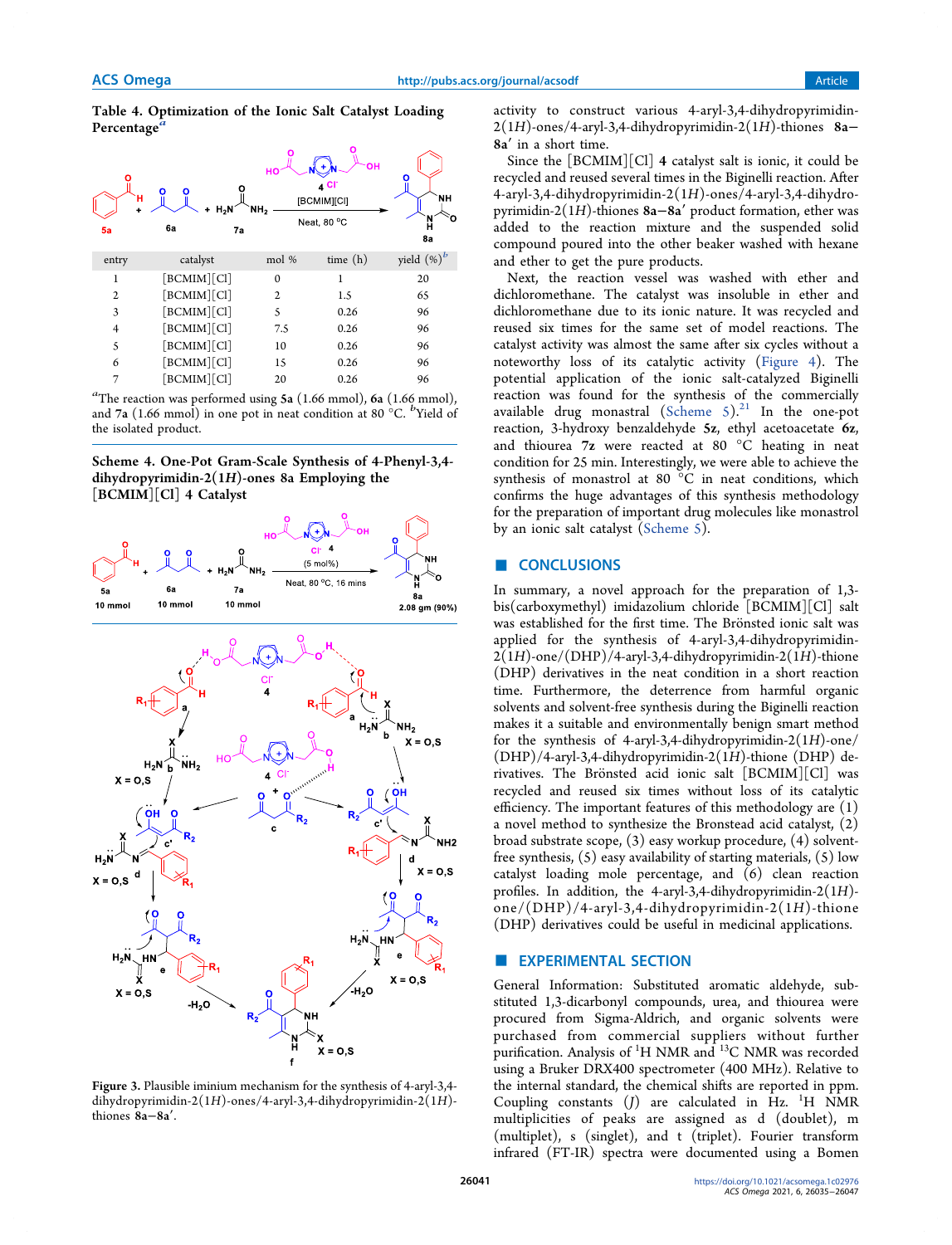

Figure 4. Catalytic cycle (5 mol % of ionic salt at 80 °C in neat condition recharges each reactant in 1.66 mmol).



Scheme 5. One-Pot Multicomponent Synthesis of Monastrol 8z Using [BCMIM][Cl] 4 Catalyst

DA8 3 FTS spectrometer. Mass spectra were recorded using a Perkin Elmer Calrus 600 gas chromatography-mass spectrometry (GC-MS) spectrometer. Thin-layer chromatography (TLC) was performed using 0.25 mm silica gel-coated Kieselgel 60 F254 plates.

General Procedure for the Synthesis of 1,3-Bis- (carboxymethyl)imidazolium Chloride 4. In a 500 mL round bottle flask, imidazole 1 (10.0g, 1.0 equiv, 0.15 mol) and chloroacetic acid 2 (27.79 g, 2.0 equiv, 0.30 mol) were dissolved in 200 mL of acetonitrile solvent. NaOH (7.2 g, 1.2 equiv, 0.18 mol) was charged into the reaction mixture. The reaction mixture was refluxed for 18 h. After completion of the reaction, the reaction mixture was cooled and salt was filtered. The filtrate was reduced by the reduced pressure in the rotaevaporator to yield the liquid intermediate 3 (31.3 g, 97% yield). The intermediate 3 was treated with cold concentrated HCl for 24 h in rt to provide the crude solid crystal ionic salt 4. Further washing with dichloromethane and ether yielded the final compound 1,3-bis(carboxymethyl)imidazolium tetrafluoroborate [BCMIM][Cl] ionic salt 4 (29.8 g, 95% yield). The products were characterized by <sup>1</sup>H NMR, <sup>13</sup>C NMR, IR, and GC-MS spectra and were found to be identical to the ones described in the literature.  $63,64$ 

Representative General Procedure for the Synthesis of 4-Phenyl-3,4-dihydropyrimidin-2(1H)-ones 8a. In a 100 mL round bottle flask, benzaldehyde 5a (0.176 g, 1.0 equiv, 1.66 mmol), 1,3-dicarbonyl compound (acetylacetone) 6a (0.166 g, 1.0 equiv, 1.66 mmol), and urea 7a (0.099 g, 1.0 equiv, 1.66 mmol) were charged, followed by addition of 5 mol % (11 mg) [BCMIM][Cl] ionic salts to the reaction mixture. The resultant reaction mixture was reacted at 80 °C in heating condition for 16 min. After 16 min, the solid product formation was observed. Next, as monitored by TLC, after completion of the reaction, the reaction mixture was cooled to

ambient temperature. The solid Biginelli product was precipitated and suspended in ether. The solid product was filtered and washed with ice-cooled water (15 mL). The crude product was further washed with ether. The pure products 8a were obtained without column chromatography with 96%  $(0.37 \text{ g})$  yield. The products were characterized by <sup>1</sup>H NMR, <sup>13</sup>C NMR, IR, and GC-MS spectra and were found to be identical to the ones described in the literature.

Representative General Procedure for the Synthesis of 4-Phenyl-2-thioxo-1,2,3,4-tetrahydropyrimidine-5 carboxylate 8p. In a 50 mL round-bottom flask, benzaldehyde 5p (0.176 g, 1.66 mmol, 1.0 equiv), 1,3 dicarbonyl compound (methyl acetoacetate) 6p (0.193 g, 1.66 mmol, 1.0 equiv), and thiourea 7p (0.126 g, 1.66 mmol, 1.0 equiv) were charged, followed by addition of 5 mol % 1,3 bis(carboxymethyl)imidazolium tetrafluoroborate [BCMIM]- [Cl] ionic liquids to the reaction mixture. The reaction mixture was stirred at 80 °C in heating conditions for 15 min. After 15 min, the solid product formation was observed. After completion of the reaction as monitored by TLC, the reaction mixture was cooled to room temperature. The solid product was precipitated and suspended in ether. The solid product was filtered and washed with ice-cooled water (15 mL). The crude product was further washed with ether. The pure products 8p were obtained without column chromatography with 95% (0.41 g) yield. The products were characterized by <sup>1</sup>H NMR, <sup>13</sup>C NMR, IR, and GC-MS spectra and were found to be identical to the ones described in the literature.

5-Acetyl-6-methyl-4-phenyl-3,4-dihydropyrimidin-2(1H) one (8a).<sup>29</sup> Off-white solid (0.366 g, 96% yield), mp (°C): 194−196, <sup>1</sup>H NMR (400 MHz, DMSO-*d*6) δ 9.19 (s, 1H), 7.84 (s, 1H), 7.35−7.31 (m, 2H), 7.26 (s, 1H), 7.23 (dd, *J* = 5.2, 1.6 Hz, 2H), 5.26 (d, *J* = 3.6 Hz, 1H), 2.30 (s, 3H), 2.11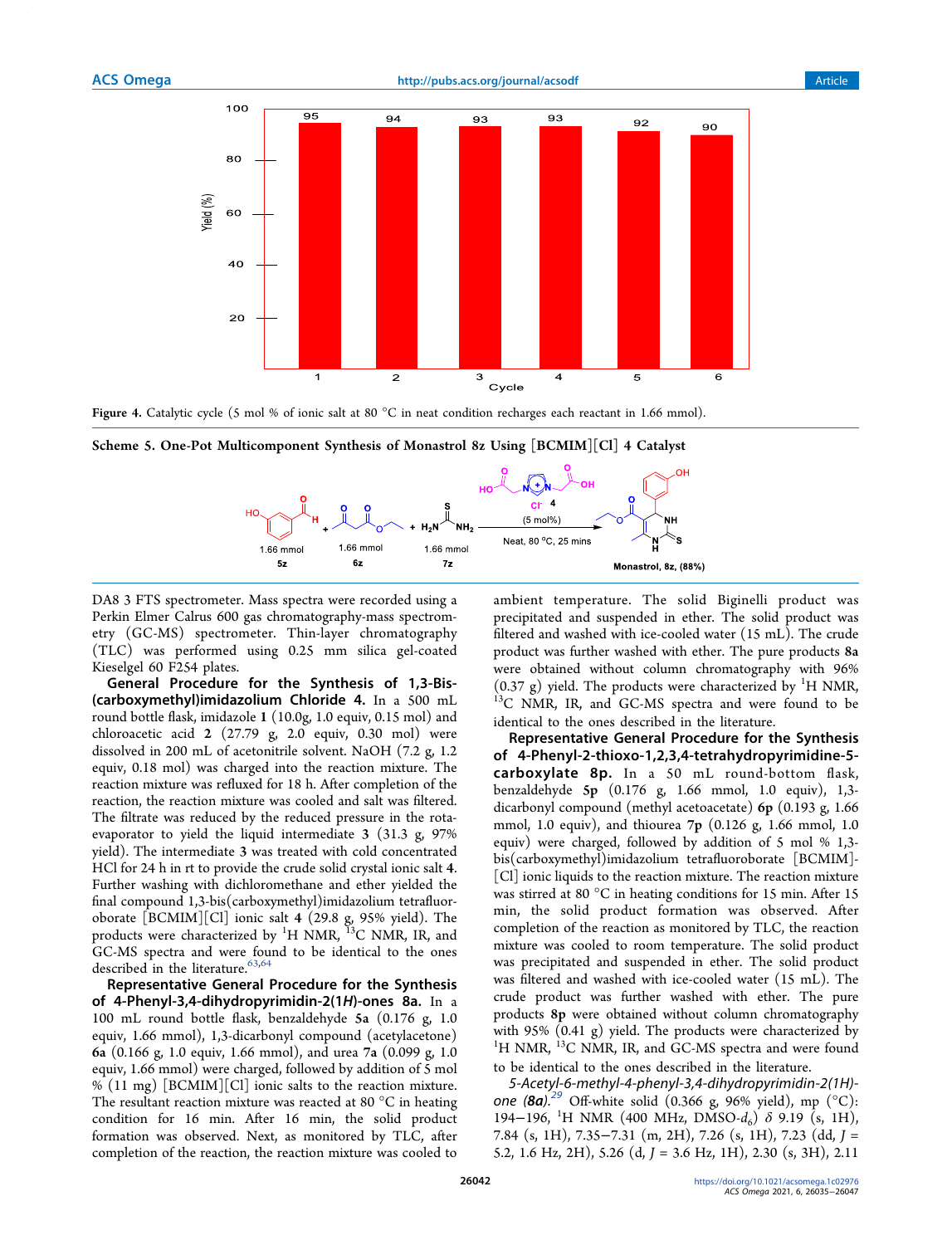(s, 3H). <sup>13</sup>C NMR (100 MHz, DMSO-*d*6) δ 194.8, 152.6, 148.6, 144.7, 130.0, 127.8, 126.9, 110.1, 54.3, 30.8, 19.4. GC-MS: 230; FT-IR (KBr, cm<sup>−</sup><sup>1</sup> ): 3329, 3253, 1699, 1672, 1595, 1327, 1232.

Ethyl 6-methyl-2-oxo-4-phenyl-1,2,3,4-tetrahydropyrimidine-5-carboxylate  $(8b)$ .<sup>29</sup> White solid  $(0.41 \text{ g}, 95\% \text{ yield})$ , mp (°C): 196–197, <sup>1</sup>H NMR (400 MHz, DMSO-*d*<sub>6</sub>) δ 9.19 (s, 1H), 7.74 (s, 1H), 7.34−7.30 (m, 2H), 7.26 (s, 1H), 7.24 (d, *J* = 8 Hz, 2H), 5.15 (d, *J* = 2.8 Hz, 1H), 3.98 (q, *J* = 7.2 Hz, 2H) 2.25 (s, 3H), 1.09 (t, *J* = 7.2 Hz, 3H) <sup>13</sup>C NMR (100 MHz, DMSO-*d*6) δ 165.8, 152.6, 148.8, 145.3, 128.9, 127.8, 126.7, 99.8, 59.7, 54.4, 18.2, 14.5. GC-MS: 260; FT-IR (KBr, cm<sup>−</sup><sup>1</sup> ): 3234, 3113, 1720, 1664, 1217, 1085.

6-Methyl-4-phenyl-5-pivaloyl-3,4-dihydropyrimidin-2(1H)-one (8c).<sup>33</sup> White solid (0.471 g, 94% yield), mp (°C): 194−196, <sup>1</sup>H NMR (400 MHz, DMSO-d<sub>6</sub>) δ 9.07 (s, 1H), 7.66 (s, 1H), 7.33 (t, *J* = 7.2 Hz, 2H), 7.25 (t, *J* = 7.6 Hz, 3H), 5.09 (d, *J* = 2 Hz, 1H), 2.51 (s, 3H), 1.29 (s, 9H). <sup>13</sup>C NMR (100 MHz, DMSO-*d*6) δ 165.3, 152.6, 147.8, 145.4, 128.8, 127.7, 126.8, 101.0, 79.6, 54.8, 28.3, 18.1. GC-MS: 272; FT-IR (KBr, cm<sup>−</sup><sup>1</sup> ): 3223, 3093, 1701, 1647, 1234, 1165, 1089.

5-Acetyl-6-methyl-4-(p-tolyl)-3,4-dihydropyrimidin-2(1H) one (8d). $^{49}$  Off-white solid (0.385 g, 95% yield), mp (°C): 140−142, <sup>1</sup>H NMR (400 MHz, DMSO-*d*6) δ 9.14 (s, 1H), 7.77 (s, 1H), 7.13 (s, 4H), 5.21 (d, *J* = 3.2 Hz, 1H), 2.28 (s, 3H), 2.26 (s, 3H), 2.08 (s, 3H). <sup>13</sup>C NMR (100 MHz, DMSO*d*6) δ 194.8, 152.6, 148.4, 141.8, 137.0, 129.5, 126.8, 110.0, 54.0, 30.7, 21.1, 19.3. GC-MS: 244; FT-IR (KBr, cm<sup>−</sup><sup>1</sup> ): 3286, 3118, 1697, 1616, 1327, 1234, 1140.

Methyl 6-methyl-2-oxo-4-(p-tolyl)-1,2,3,4-tetrahydropyrimidine-5-carboxylate (8e).<sup>47,49</sup> White solid  $(0.41 \text{ g}, 95\%$ yield), mp  $({}^{\circ}C)$ : 188–190, <sup>1</sup>H NMR (400 MHz, DMSO- $d_6$ )  $\delta$ 9.15 (s, 1H), 7.68 (s, 1H), 7.12 (s, 4H), 5.11 (s, 1H), 3.53 (s, 3H), 2.26 (s, 3H), 2.25 (s, 3H). <sup>13</sup>C NMR (100 MHz, DMSO*d*6) δ 166.3, 152.6, 148.9, 142.2, 136.9, 129.4, 126.5, 99.6, 53.9, 51.2, 21.1, 18.3. GC-MS: 260; FT-IR (KBr, cm<sup>−</sup><sup>1</sup> ): 3236, 3113, 2951, 1707, 1681, 1694, 1431, 1240, 1226, 1095.

5-Acetyl-4-(4-methoxyphenyl)-6-methyl-3,4-dihydropyrimidin-2(1H)-one  $(8f).^{29}$  Brown solid (0.41 g, 95% yield), mp (°C): 160−162, <sup>1</sup>H NMR (400 MHz, DMSO-*d*6) δ 9.08 (s, 1H), 7.69 (s, 1H), 7.10 (d, *J* = 8.8 Hz, 2H), 6.81 (d, *J* = 8.4 Hz, 2H), 5.13 (d, *J* = 3.2 Hz, 1H), 3.65 (s, 3H), 2.21 (s, 3H), 2.01 (s, 3H). <sup>13</sup>C NMR (100 MHz, DMSO- $d_6$ ) δ 194.9, 159.0, 152.7, 148.3, 136.8, 128.1, 114.3, 110.1, 55.5, 53.8, 30.6, 19.3. GC-MS: 260; FT-IR (KBr, cm<sup>−</sup><sup>1</sup> ): 3300, 3213, 1695, 1610, 1510, 1230, 1031.

Methyl 4-(4-methoxyphenyl)-6-methyl-2-oxo-1,2,3,4-tetrahydropyrimidine-5-carboxylate  $(8q)^{29}$  Off-white solid (0.44 g, 95% yield), mp (°C): 194−196, <sup>1</sup>H NMR (400 MHz, DMSO-*d*6) δ 9.20 (s, 1H), 7.70 (s, 1H), 7.14 (d, *J* = 8.8 Hz, 2H), 6.87 (d, *J* = 8.4 Hz, 2H), 5.08 (d, *J* = 3.2 Hz, 1H), 3.72 (s, 3H), 3.53 (s, 3H), 2.25 (s, 3H). <sup>13</sup>C NMR (100 MHz, DMSO-*d*6) δ 166.3, 158.9, 152.6, 148.8, 137.3, 127.8, 114.2, 99.7, 55.5, 53.6, 51.2, 18.3. GC-MS: 276; FT-IR (KBr, cm<sup>-1</sup>): 3345, 3230, 1710, 1678, 1647, 1610, 1433, 1234, 1174, 1093, 1038.

tert-Butyl 4-(4-methoxyphenyl)-6-methyl-2-oxo-1,2,3,4 tetrahydropyrimidine-5-carboxylate (8h). Pale yellow solid (0.49 g, 93% yield), mp (°C): 192−194, <sup>1</sup>H NMR (400 MHz, DMSO-*d*6) δ 9.03 (s, 1H), 7.59 (s, 1H), 7.14 (d, *J =* 8.8 Hz, 2H), 6.89 (d, *J* = 8.8 Hz, 2H), 5.03 (d, *J* = 3.2 Hz, 1H), 3.73  $(s, 3H)$ , 2.21  $(s, 3H)$ , 1.30  $(s, 9H)$ . <sup>13</sup>C NMR (100 MHz, DMSO-*d*6) δ 165.3, 158.9, 152.6, 147.5, 137.7, 127.9, 114.1,

101.3, 79.5, 55.5, 54.1, 28.3, 18.1. GC-MS: 318; FT-IR (KBr, cm<sup>−</sup><sup>1</sup> ): 3237, 3109, 2936, 1701, 1645, 1232, 1165, 1090.

Ethyl 4-(2,5-dimethoxyphenyl)-6-methyl-2-oxo-1,2,3,4 tetrahydropyrimidine-5-carboxylate (8i). White solid (0.49 g, 93% yield), mp (°C): 198−200, <sup>1</sup>H NMR (400 MHz, DMSO-*d*<sup>6</sup> ) δ 9.14 (s, 1H), 7.27 (s, 1H), 6.91 (d, *J* = 8.8 Hz, 1H), 6.80 (d, *J* = 8.8 Hz, 1H), 6.60 (s, 1H), 5.45 (s, 1H), 3.94  $(q, J = 4.4 \text{ Hz}, 2H), 3.74 \text{ (s, 3H)}, 3.66 \text{ (s, 3H)}, 2.28 \text{ (s, 3H)},$ 1.05 (t,  $J = 7.2$  Hz, 3H). <sup>13</sup>C NMR (100 MHz, DMSO- $d_6$ )  $\delta$ 165.8, 153.4, 152.6, 151.2, 149.3, 133.3, 114.5, 112.6, 112.4, 98.0, 59.5, 56.4, 55.7, 55.4, 49.6, 18.1, 14.5. GC-MS: 320. FT-IR (KBr, cm<sup>−</sup><sup>1</sup> ): 3250, 3109, 1699, 1645, 1494, 1271, 1227, 1209, 1086.

Ethyl 4-(4-(dimethylamino)phenyl)-6-methyl-2-oxo-1,2,3,4-tetrahydropyrimidine-5-carboxylate (8j). Pale brown solid (0.473 g, 94% yield), mp (°C): 188−190, <sup>1</sup>H NMR (400 MHz, DMSO-*d*<sup>6</sup> ) δ 9.18 (s, 1H), 7.68 (s, 1H), 7.10 (d, *J* = 8.4 Hz, 2H), 6.72 (d, *J* = 8.4 Hz, 2H), 5.10 (d, *J* = 2.8 Hz, 1H), 4.04 (q, *J* = 6.8 Hz, 2H), 2.92 (s, 6H), 2.29 (s, 3H), 1.18 (t, *J* = 6.8 Hz, 3H). <sup>13</sup>C NMR (100 MHz, DMSO-*d*6) δ 165.9, 152.8, 150.2, 148.0, 133.1, 127.4, 112.7, 100.3, 59.6, 53.8, 18.2, 14.6. GC-MS: 303. FT-IR (KBr, cm<sup>−</sup><sup>1</sup> ): 3240, 3111, 2931, 1712, 1674, 1234, 1086.

Ethyl 4-(4-cyanophenyl)-6-methyl-2-oxo-1,2,3,4-tetrahydropyrimidine-5-carboxylate (8k). Off-white solid  $(0.46 \text{ g})$ 96% yield), mp (°C): 154–156, <sup>1</sup>H NMR (400 MHz, DMSO*d*6) δ 9.25 (s, 1H), 7.79 (s, 1H), 7.74 (d, *J* = 8.4 Hz, 2H), 7.36 (d, *J* = 8.4 Hz, 2H), 5.15 (d, *J* = 3.2 Hz, 1H), 3.91 (d, *J* = 7.2 Hz, 2H), 2.20 (s, 3H), 1.01 (t, *J* = 7.2 Hz, 3H). <sup>13</sup>C NMR (100 MHz, DMSO-d<sub>6</sub>) δ 165.6, 152.3, 150.5, 149.7, 133.0, 127.8, 119.2, 110.6, 98.7, 59.8, 54.3, 18.3, 14.5. GC-MS: 285. FT-IR (KBr, cm<sup>−</sup><sup>1</sup> ): 3458, 3291, 3227, 3102, 2920, 2230, 1703, 1647, 1217, 1086.

Ethyl 4-(2-chlorophenyl)-6-methyl-2-oxo-1,2,3,4-tetrahydropyrimidine-5-carboxylate (8I).<sup>49</sup> White solid (0.46 g, 95% yield), mp (°C): 198−200. <sup>1</sup>H NMR (400 MHz, DMSO-*d*6) δ 9.29 (s, 1H), 7.72 (s, 1H), 7.40 (d, *J* = 7.6 Hz, 2H), 7.33−7.5 (m, 3H), 5.65 (d, *J* = 2.8 Hz, 1H), 3.90 (q, *J* = 6.8 Hz, 2H), 2.31 (s, 3H), 1.00 (t,  $J = 6.8$  Hz, 3H). <sup>13</sup>C NMR (100 MHz, DMSO-*d*6) δ 165.4, 151.9, 149.7, 142.2, 132.2, 129.8, 129.7, 129.2, 128.2, 98.4, 59.5, 51.9, 18.1, 14.4. GC-MS: 294; FT-IR (KBr, cm<sup>−</sup><sup>1</sup> ): 3230, 3099, 2937, 1701, 1641, 1221, 1078.

Methyl 4-(4-bromophenyl)-6-methyl-2-oxo-1,2,3,4-tetrahydropyrimidine-5-carboxylate  $(8m)$ . White solid  $(0.51 g,$ 95% yield), mp (°C): 206–208, <sup>1</sup>H NMR (400 MHz, DMSO*d*6) δ 9.18 (s, 1H), 7.71 (s, 1H), 7.46 (d, *J* = 8.4 Hz, 2H), 7.12 (d, *J* = 8.4 Hz, 2H), 5.06 (d, *J* = 3.2 Hz, 1H), 3.92 (q, *J* = 7.2 Hz, 2H), 2.18 (s, 3H), 1.03 (t, *J* = 7.2 Hz, 3H). <sup>13</sup>C NMR (100 MHz, DMSO-d<sub>6</sub>) δ 165.7, 152.4, 149.2, 144.7, 131.8, 129.0, 120.8, 99.3, 59.8, 53.9, 18.3, 14.5. GC-MS: 339.6529. FT-IR (KBr, cm<sup>−</sup><sup>1</sup> ): 3233, 3111, 2955, 1699, 1645, 1217.08, 1084.

Ethyl 6-methyl-4-(4-nitrophenyl)-2-oxo-1,2,3,4-tetrahydropyrimidine-5-carboxylate (8n). Light-yellow solid (0.46 g, 92% yield), mp (°C): 211−212, <sup>1</sup>H NMR (400 MHz, DMSO-*d*6) δ 9.35 (s, 1H), 8.22 (d, *J* = 8.4 Hz, 2H), 7.89 (s, 1H), 7.51 (d, *J* = 8.4 Hz, 2H), 5.27 (d, *J* = 3.2 Hz, 1H), 4.00 (t, *J* = 7.2 Hz, 2H), 2.27 (s, 3H), 1.10 (t, *J* = 7.2 Hz, 3H). <sup>13</sup>C NMR (100 MHz, DMSO-d<sub>6</sub>) δ 165.5, 152.4, 152.2, 149.8, 147.2, 128.1, 124.3, 98.6, 59.8, 54.1, 18.3, 14.5. GC-MS: 305. 2914. FT-IR (KBr, cm<sup>−</sup><sup>1</sup> ): 3219, 3116, 1726, 1697, 1641, 1516, 1346, 1209, 1084.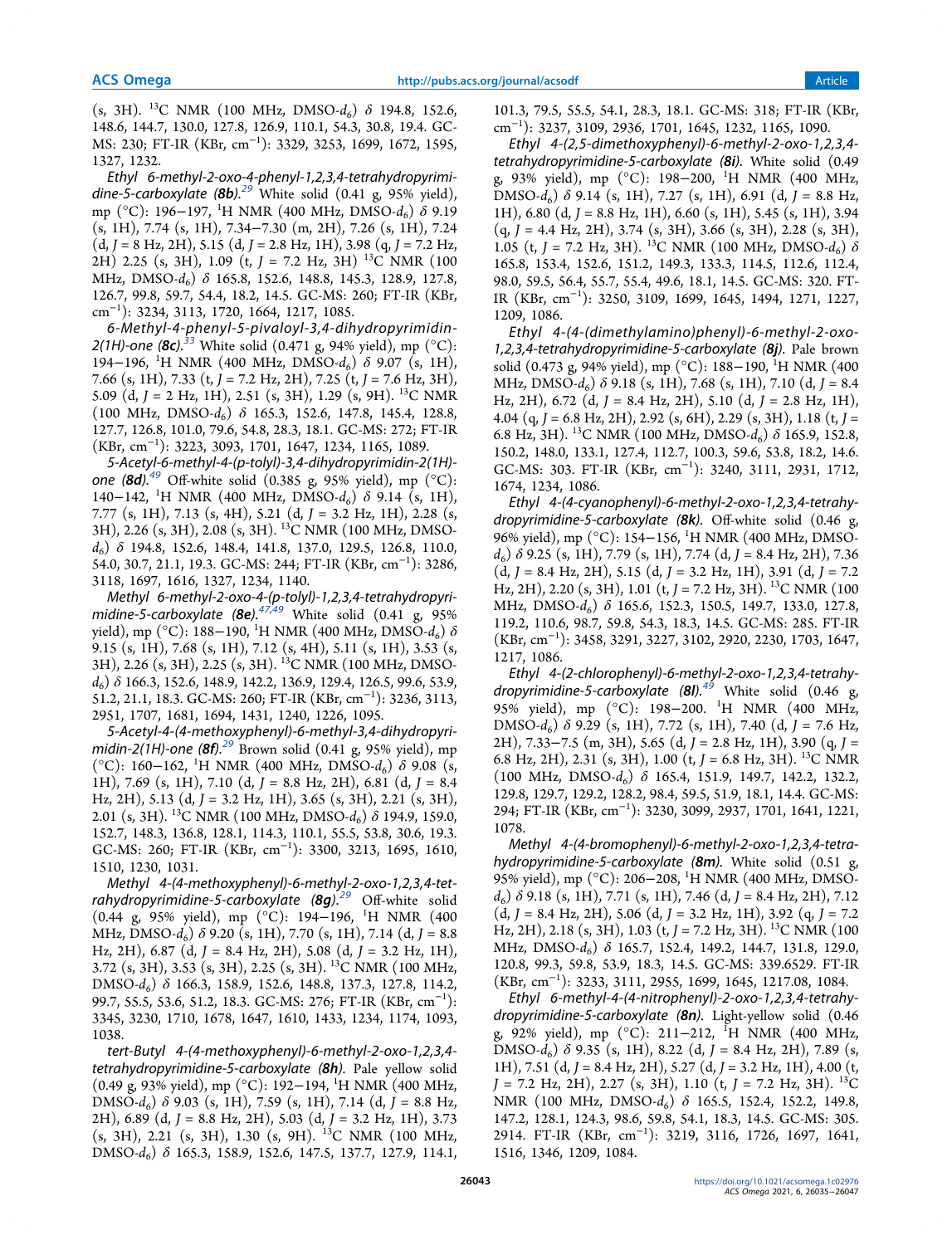Ethyl 4-(furan-2-yl)-6-methyl-2-oxo-1,2,3,4-tetrahydropyrimidine-5-carboxylate (80). Black solid  $(0.36 \text{ g}, 91\%)$ yield), mp (°C): 152−154, <sup>1</sup>H NMR (400 MHz, DMSO-*d*<sub>6</sub>) δ 9.25 (s, 1H), 7.76 (s, 1H), 7.54 (d, *J* = 0.8 Hz, 1H), 6.36 (dd, *J* = 3.2, 1.9 Hz, 1H), 6.10 (d, *J* = 3.2 Hz, 1H), 5.21 (t, *J* = 3.6 Hz, 1H), 4.04−4.02 (m, 2H), 2.23 (s, 3H), 1.14 (t, *J* = 7.2 Hz, 3H). <sup>13</sup>C NMR (100 MHz, DMSO-*d*6) δ 165.5, 156.4, 152.9, 149.8, 142.6, 110.8, 105.8, 97.3, 59.7, 48.2, 18.2, 14.6. GC-MS: 250.2610. FT-IR (KBr, cm<sup>−</sup><sup>1</sup> ): 3235, 3111, 2976, 1697, 1647, 1232, 1097.

Methyl 6-methyl-4-phenyl-2-thioxo-1,2,3,4-tetrahydropyrimidine-5-carboxylate  $(8p)^{47}$  Off-white solid (0.41 g, 95% yield), mp (°C): 210−212, <sup>1</sup>H NMR (400 MHz, DMSO*d*6) δ 10.36 (s, 1H), 9.68 (s, 1H), 7.35 (t, *J* = 7.6 Hz, 2H), 7.28 (d, *J* = 6.8 Hz, 1H), 7.22 (d, *J* = 7.6 Hz, 2H), 5.19 (d, *J* = 3.6 Hz, 1H), 3.56 (s, 3H), 2.30 (s, 3H). <sup>13</sup>C NMR (100 MHz, DMSO-*d*<sup>6</sup> ) δ 174.7, 166.1, 145.8, 143.8, 129.1, 128.2, 126.8, 100.9, 54.4, 51.6, 17.7. GC-MS: 262.0966. FT-IR (KBr, cm<sup>−</sup><sup>1</sup> ): 3343, 3314, 3186, 3109, 1662, 1570, 1175, 1111, 1030.

Ethyl 6-methyl-4-phenyl-2-thioxo-1,2,3,4-tetrahydropyrimidine-5-carboxylate (8q). Off-white solid  $(0.43 \text{ g}, 94\%$ yield), mp (°C): 172−174, <sup>1</sup>H NMR (400 MHz, DMSO-*d*<sup>6</sup> ) δ 10.33 (s, 1H), 9.65 (s, 1H), 7.35 (t, *J* = 7.6 Hz, 2H), 7.28 (t, *J* = 6.8 Hz, 1H), 7.24 (t, *J* = 7.6 Hz, 2H), 5.18 (d, *J* = 3.6 Hz, 1H), 4.00 (q, *J* = 7.2 Hz, 2H), 2.30 (s, 3H), 1.10 (t, *J* = 7.2 Hz, 3H). <sup>13</sup>C NMR (100 MHz, DMSO-*d*6) δ 174.7, 165.6, 145.5, 143.9, 129.0, 128.2, 126.8, 101.2, 60.1, 54.5, 17.6, 14.5. GC-MS: 276; FT-IR (KBr, cm<sup>−</sup><sup>1</sup> ): 3325, 3167, 3103, 2980, 1664, 1572, 1283, 1192, 1173, 1115.

tert-Butyl 6-methyl-4-phenyl-2-thioxo-1,2,3,4-tetrahydropyrimidine-5-carboxylate (8r). Off-white solid (0.47 g, 94% (*v*ield), mp (°C): 178−180, <sup>1</sup>H NMR (400 MHz, DMSO-*d*<sub>6</sub>) δ 10.22 (s, 1H), 9.58 (s, 1H), 7.36 (t, *J* = 7.4 Hz, 2H), 7.28 (t, *J* = 7.3 Hz, 1H), 7.22 (d, *J* = 7.2 Hz, 2H), 5.11 (d, *J* = 3.2 Hz, 1H), 2.27 (s, 3H), 1.30 (s, 9H). <sup>13</sup>C NMR (100 MHz, DMSO*d*6) δ 180.3, 174.5, 165.0, 144.6, 144.1, 128.9, 128.1, 126.9, 102.4, 80.2, 54.8, 28.2, 17.5. GC-MS: 304; FT-IR (KBr, cm<sup>−</sup><sup>1</sup> ): 3377, 3175, 2972, 1703, 1476, 1254, 1093.

1-(6-Methyl-2-thioxo-4-(p-tolyl)-1,2,3,4-tetrahydropyrimidin-5-yl)ethan-1-one  $(8s)$ . Pale solid brown  $(0.42 \text{ g}, 96\%)$ yield), mp (°C): 194−196, <sup>1</sup>H NMR (400 MHz, DMSO- $d_6$ ) δ 10.35 (s, 1H), 9.79 (s, 1H), 7.42 (d, *J =* 8.4 Hz, 2H), 7.24 (d, *J =* 8.0 Hz, 2H), 5.29 (d, *J =* 3.6 Hz, 1H), 2.34 (s, 3H), 2.18 (s, 3H). <sup>13</sup>C NMR (100 MHz, DMSO-*d*6) δ 195.1, 184.3, 174.7, 145.4, 142.3, 132.7, 129.1, 110.8, 53.5, 31.0, 18.8. GC-MS: 260; FT-IR (KBr, cm<sup>−</sup><sup>1</sup> ): 3277, 3171, 2995, 1618, 1572, 1180, 1090.

Ethyl 4-(4-methoxyphenyl)-6-methyl-2-thioxo-1,2,3,4-tetrahydropyrimidine-5-carboxylate  $(8t)$ .<sup>49</sup> White solid (0.48 g, 95% yield), mp (°C): 136–138, <sup>1</sup>H NMR (400 MHz, DMSO $d_6$ )  $\delta$  10.29 (s, 1H), 9.60 (s, 1H), 7.13 (d, *J* = 8.8 Hz, 2H), 6.90 (d, *J* = 8.8 Hz, 2H), 5.12 (d, *J* = 3.6 Hz, 1H), 4.00 (q, *J* = 7.2 Hz, 2H), 3.73 (s, 3H), 2.29 (s, 3H), 1.11 (t, *J* = 7.2 Hz, 3H). <sup>13</sup>C NMR (100 MHz, DMSO-*d*6) δ 174.5, 165.6, 159.2, 145.2, 136.2, 128.1, 114.3, 101.5, 60.0, 55.6, 53.9, 17.6, 14.5. GC-MS: 306; FT-IR (KBr, cm<sup>−</sup><sup>1</sup> ): 3306, 3165, 3106, 2982, 1664, 1572, 1248, 1194, 1170, 1118, 1026.

Methyl 4-(4-fluorophenyl)-6-methyl-2-thioxo-1,2,3,4-tetrahydropyrimidine-5-carboxylate  $(8u)$ . Off-white solid  $(0.44)$ g, 94% yield), mp  $({}^{\circ}C)$ : 164–166, <sup>1</sup>H NMR (400 MHz, DMSO-*d*6) δ 10.38 (s, 1H), 9.67 (d, *J* = 1.6 Hz, 1H), 7.27− 7.24 (m, 2H), 7.20−7.16 (m, 2H), 5.18 (d, *J* = 4.0 Hz, 1H), 3.56 (s, 3H), 2.30 (s, 3H). <sup>13</sup>C NMR (100 MHz, DMSO-*d*<sup>6</sup> ) δ

174.7, 166.0, 163.2, 160.8, 145.9, 140.0, 128.9 (d, *J*<sub>CF</sub> = 9.0 Hz), 115.8 (d,  $J_{CF} = 21.0$  Hz), 100.8, 53.7, 51.6, 17.7. GC-MS: 280; FT-IR (KBr, cm<sup>−</sup><sup>1</sup> ): 3306, 3173, 3107, 2995, 1668, 1572, 1180, 1115.

Ethyl 4-(4-chlorophenyl)-6-methyl-2-thioxo-1,2,3,4-tetrahydropyrimidine-5-carboxylate  $(8v)^{49}$  White solid (0.49 g, 95% yield), mp (°C): 166–168, <sup>1</sup>H NMR (400 MHz, DMSO*d*6) δ 10.38 (s, 1H), 9.67 (s, 1H), 7.43 (d, *J* = 8.0 Hz, 2H), 7.23 (d, *J* = 8.0 Hz, 2H), 5.18 (d, *J* = 4 Hz, 1H), 4.01 (q, *J* = 8.0 Hz, 2H), 2.30 (s, 3H), 1.10 (t, *J* = 8.0 Hz, 3H). <sup>13</sup>C NMR (100 MHz, DMSO-*d*6) δ 174.7, 165.5, 145.8, 142.8, 132.7, 129.1, 128.8, 100.8, 60.1, 53.9, 17.6, 14.5. GC-MS: 310; FT-IR (KBr, cm<sup>−</sup><sup>1</sup> ): 3325, 3169, 3102, 2984, 1668, 1570, 1194, 1175, 1117.

Ethyl 4,6-diphenyl-2-thioxo-1,2,3,4-tetrahydropyrimidine-5-carboxylate (8w). Pale brown solid (0.5 g, 90% yield), mp (°C): 174−176. <sup>1</sup>H NMR (400 MHz, DMSO-*d*<sub>6</sub>) δ 10.49 (s<sub>1</sub>) 1H), 9.77 (d, *J* = 2.0 Hz, 1H), 7.46−7.24 (m, 10H), 5.28 (d, *J* = 4.0 Hz, 1H), 3.75 (q, *J* = 7.2 Hz, 2H), 0.73 (t, *J* = 7.2 Hz, 3H). <sup>13</sup>C NMR (100 MHz, DMSO-*d*6) δ 174.9, 165.4, 146.3, 143.5, 134.4, 129.6, 129.2, 129.1, 128.3, 128.2, 126.9, 102.3, 59.9, 54.6, 13.8. GC-MS: 338. FT-IR (KBr, cm<sup>−</sup><sup>1</sup> ): 3310, 3154, 2980, 2895, 1674, 1566, 1277, 1204, 1130, 1103, 1028.

1-(4,6-diphenyl-2-thioxo-1,2,3,4-tetrahydropyrimidin-5 yl)ethan-1-one (8x). Half-white solid  $(0.47 g, 91\%$  yield), mp (°C): 226–228. <sup>1</sup>H NMR (400 MHz, DMSO- $d_6$ )  $\delta$  10.35 (s, 1H), 9.69 (s, 1H), 7.55 − 7.43 (m, 5H), 7.34 (t, *J* = 7.4 Hz, 2H), 7.26 (t, *J* = 7.3 Hz, 1H), 7.19 (d, *J* = 7.3 Hz, 2H), 5.31 (d,  $J = 3.4$  Hz, 1H), 1.73 (s, 3H). <sup>13</sup>C NMR (100 MHz, DMSO*d*6) δ 195.0, 174.7, 143.4, 142.0, 140.6, 132.4, 129.2, 129.1, 128.4, 128.2, 126.7, 110.7, 55.8, 18.3. GC-MS: 308.3120. FT-IR (KBr, cm<sup>−</sup><sup>1</sup> ): 3188, 2995, 1678, 1645, 1206, 1173, 1107.14, 1080.

Ethyl 4-(4-bromophenyl)-6-methyl-2-thioxo-1,2,3,4-tetrahydropyrimidine-5-carboxylate (8y). Off-white solid (0.56 g, 95% yield), mp (°C): 180−182, <sup>1</sup>H NMR (400 MHz, DMSO*d*6) δ 10.31 (s, 1H), 9.59 (d, *J* = 1.6 Hz, 1H), 7.49 (d, *J* = 8.4 Hz, 2H), 7.11 (d, *J* = 8.4 Hz, 2H), 5.09 (d, *J* = 3.6 Hz, 1H), 3.94 (q, *J* = 7.2 Hz, 2H), 2.23 (s, 3H), 1.03 (t, *J* = 7.2 Hz, 3H). <sup>13</sup>C NMR (100 MHz, DMSO-d<sub>6</sub>) δ 174.7, 165.5, 145.8, 143.2, 131.9, 129.1, 121.3, 100.7, 60.1, 53.9, 17.6, 14.5. GC-MS: 355. FT-IR (KBr, cm<sup>−</sup><sup>1</sup> ): 3323, 3169, 3102, 2982, 1665, 1572, 1194, 1175, 1119.

Ethyl 4-(3-hydroxyphenyl)-6-methyl-2-thioxo-1,2,3,4-tetrahydropyrimidine-5-carboxylate  $(8z)^{21}$  Off-white solid (0.43 g, 88% yield), mp (°C): 185−186, <sup>1</sup>H NMR (400 MHz, DMSO-*d*6) δ 10.30 (s, 1H), 9.61 (s, 1H), 9.45 (s, 1H), 7.12 (t, *J =* 7.6 Hz, 1H), 6.65 (d, *J =* 8.0 Hz, 3H), 5.09 (d, *J =* 3.6 Hz, 1H), 4.03 (q, *J =* 7.2 Hz, 2H), 2.28 (s, 3H), 1.13 (t, *J =* 7.2 Hz, 3H). <sup>13</sup>C NMR (100 MHz, DMSO-d<sub>6</sub>) δ 174.6, 165.6, 157.9, 145.3, 145.2, 129.9, 117.4, 115.1, 113.7, 101.2, 60.1, 54.4, 14.5. GC-MS: 292. FT-IR (KBr, cm<sup>−</sup><sup>1</sup> ): 3298, 3179, 3115, 2982, 1663, 1572, 1283, 1188, 1151, 1113, 1024.

Ethyl 4-(furan-2-yl)-6-methyl-2-thioxo-1,2,3,4-tetrahydropyrimidine-5-carboxylate  $(8a')$ . Black solid  $(0.40 g, 90\%)$ yield), mp (°C): 228–230, <sup>1</sup>H NMR (400 MHz, DMSO- $d_6$ )  $\delta$ 10.33 (s, 1H), 9.58 (s, 1H), 7.52 (d, *J* = 0.9 Hz, 1H), 6.32 (dd, *J* = 3.2, 1.9 Hz, 1H), 6.08 (d, *J* = 3.2 Hz, 1H), 5.17 (d, *J* = 4.0 Hz, 1H), 3.98 (m, 2H), 2.21 (s, 3H), 1.07 (t, *J* = 7.2 Hz, 3H). <sup>13</sup>C NMR (100 MHz, DMSO-d<sub>6</sub>) δ 184.3, 175.3, 165.3, 155.0, 146.5, 143.1, 110.9, 106.7, 98.7, 60.1, 48.1, 17.6, 14.5. GC-MS: 266. FT-IR (KBr, cm<sup>−</sup><sup>1</sup> ): 3308, 3169, 1661, 1609, 1572, 1182, 1113, 1009, 926.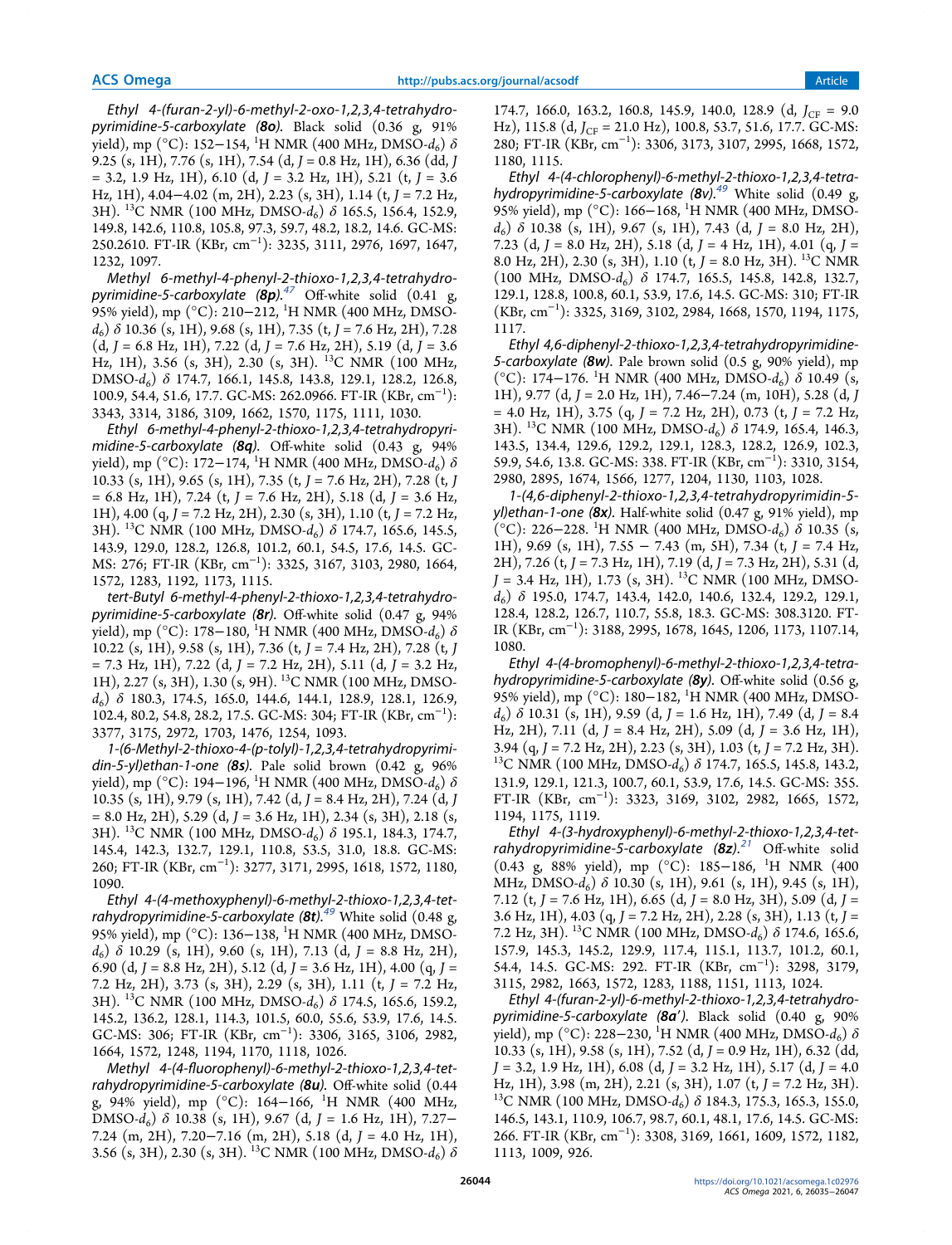1,3-Bis(carboxymethyl)imidazolium chloride  $(4)$ .  $68,69$ White crystal solid (28.9 g, 95% yield), mp (226−228°C): <sup>1</sup>H NMR (400 MHz, D<sub>2</sub>O)  $\delta$  8.86 (s, 1H), 7.49 (d, *J* = 0.8 Hz, 2H), 5.08 (s, 4H). <sup>13</sup>C NMR (100 MHz, D<sub>2</sub>O)  $\delta$  169.8, 138.2, 123.5, 50.2. FT-IR (KBr, cm<sup>−</sup><sup>1</sup> ): 3570, 3289, 3163, 3018, 1738, 1178, 1024, 970.

#### ■ ASSOCIATED CONTENT

## **6** Supporting Information

The Supporting Information is available free of charge at https://pubs.acs.org/doi/10.1021/acsomega.1c02976.

<sup>1</sup>H, <sup>13</sup>C NMR, GC-MS, and FT-IR spectra of synthesized compounds 8a−8a′ and ionic catalysts 4, 1D and 2D (PDF)

#### ■ AUTHOR INFORMATION

#### Corresponding Author

Barnali Maiti − *Department of Chemistry, School of Advanced Sciences, Vellore Institute of Technology, Vellore 632014, India*; orcid.org/0000-0001-8338-0720; Email: barnalimaiti.m@gmail.com

#### Author

Prabhakara Madivalappa Davanagere − *Department of Chemistry, School of Advanced Sciences, Vellore Institute of Technology, Vellore 632014, India*

Complete contact information is available at: https://pubs.acs.org/10.1021/acsomega.1c02976

#### Notes

The authors declare no competing financial interest.

### ■ ACKNOWLEDGMENTS

The authors thank the DST-Govt of India for the funding provided through DST-SERB-YSS/2015/000450, the Chancellor of VIT for providing an opportunity to carry out this study, and VIT for providing the "VIT SEED GRANT" for carrying out this research work.

#### ■ REFERENCES

(1) Rotstein, B. H.; Zaretsky, S.; Rai, V.; Yudin, A. K. Small heterocycles in multicomponent reactions. *Chem. Rev.* 2014, *114*, 8323−8359.

(2) Cioc, R. C.; Ruijter, E.; Orru, R. V. A. Multicomponent reactions: advanced tools for sustainable organic synthesis. *Green Chem.* 2014, *16*, 2958−2975.

(3) Crisenza, G. E. M.; Melchiorre, P. Chemistry glows green with photoredox catalysis. *Nat. Commun.* 2020, *11*, No. 803.

(4) Arcadia, C. E.; Kennedy, E.; Geiser, J.; Dombroski, A.; Oakley, K.; Chen, S. L.; Sprague, L.; Ozmen, M.; Sello, J.; Weber, P. M.; Reda, S.; Rose, C.; Kim, E.; Rubenstein, B. M.; Rosenstein, J. K. Multicomponent molecular memory. *Nat. Commun.* 2020, *11*, No. 691.

(5) Alvim, H. G. O.; Lima, T. B.; Oliveira, H. C. B.; Gozzo, F. C.; de Macedo, J. L.; Abdelnur, P. V.; Silva, W. A.; Neto, B. A. Ionic Liquid Effect over the Biginelli Reaction under Homogeneous and Heterogeneous Catalysis. *ACS Catal.* 2013, *3*, 1420−1430.

(6) Puripat, M.; Ramozzi, R.; Hatanaka, M.; Parasuk, W.; Parasuk, V.; Morokuma, K. The Biginelli Reaction Is a Urea-Catalyzed Organocatalytic Multicomponent Reaction. *J. Org. Chem.* 2015, *80*, 6959−6967.

(7) Patil, R. V.; Chavan, J. U.; Dalal, D. S.; Shinde, V. S.; Beldar, A. G. Biginelli Reaction: Polymer Supported Catalytic Approaches. *ACS Comb. Sci.* 2019, *21*, 105−148.

(8) Biginelli, P.; Gazz, P. Synthesis of 3,4-Dihydropyrimidin-2(1H)- Ones. *Chim. Ital.* 1893, *23*, 360−416.

(9) Biginelli, P. *Ber. Dtsch. Chem. Ges.* 1893, *26*, 447.

(10) Rovnyak, G. C.; Kimball, S. D.; Beyer, B.; Cucinotta, G.; DiMarco, J. D.; Gougoutas, J.; Hedberg, A.; Malley, M.; McCarthy, J. P. Calcium Entry Blockers and Activators: Conformational and Structural Determinants of Dihydropyrimidine Calcium Channel Modulators. *J. Med. Chem.* 1995, *38*, 119−129.

(11) Wan, J.; Pan, Y. Recent Advance in the Pharmacology of Dihydropyrimidinone. *Mini-Rev. Med. Chem.* 2012, *12*, 337−349.

(12) Terracciano, S.; Lauro, G.; Strocchia, M.; Fischer, K.; Werz, O.; Riccio, R.; Bruno, I.; Bifulco, G. Structural Insights for the Optimization of Dihydropyrimidin2(1H)-one Based mPGES-1 Inhibitors. *ACS Med. Chem. Lett.* 2015, *6*, 187−191.

(13) Kaur, R.; Chaudhury, S.; Kumar, K.; Gupta, M. K.; Rawal, R. K. Recent synthetic and medicinal perspectives of dihydropyrimidinones: A review. *Eur. J. Med. Chem.* 2017, *132*, 108−134.

(14) Silva, G. C. O.; Correa, J. R.; Rodrigues, M. O.; Alvim, H. G. O.; Guido, B. C.; Gatto, C. C.; Wandereley, K. A.; Fioramonte, M.; Gozzo, F. C.; Souza, R. O. M. A.; Neto, B. A. D. The Biginelli reaction under batch and continuous flow conditions: catalysis, mechanism and antitumoral activity. *RSC Adv.* 2015, *5*, 48506−48515.

(15) Matos; Simeoni, L.; A; Homem-de-Mello, M. Biological activity of dihydropyrimidinone (DHPM) derivatives: A systematic review. *Eur. J. Med. Chem.* 2018, *143*, 1779−1789.

(16) de Souza, V. P.; Santos, F. S.; Rodembusch, F. S.; Braga, C. B.; Ornelas, C.; Pilli, R. A.; Russowsky, D. Hybrid 3,4-dihydropyrimidin-2-(thi)ones as dual-functional bioactive molecules: fluorescent probes and cytotoxic agents to cancer cells. *New J. Chem.* 2020, *44*, 12440− 12451.

(17) Majellaro, M.; Jespers, W.; Crespo, A.; Núñez, M. J.; Novio, S.; Azuaje, J.; Prieto-Díaz, R.; Gioé, C.; Alispahic, B.; Brea, J.; Loza, M. I.; Freire-Garabal, M.; Garcia-Santiago, C.; Rodríguez-García, C.; García-Mera, X.; Caamaño, O.; Fernandez-Masaguer, C.; Sardina, J. F.; Stefanachi, A.; Maatougui, A. E.; Mallo-Abreu, A.; Åqvist, J.; Gutiérrez-de-Terán, H.; Sotelo, E. 3,4-Dihydropyrimidine-2(1*H*) ones as Antagonists of the Human A<sub>2B</sub> Adenosine Receptor: Optimization, Structure−Activity Relationship Studies, and Enantiospecific Recognition. *J. Med. Chem.* 2021, *64*, 458−480.

(18) Ismaili, L.; Monnin, J.; Etievant, A.; Arribas, R. L.; Viejo, L.; Refouvelet, B.; Soukup, O.; Janockova, J.; Hepnarova, V.; Korabecny, J.; Kucera, T.; Jun, D.; Andrys, R.; Musilek, K.; Baguet, A.; García-Frutos, E. M.; Simone, A. D.; Andrisano, V.; Bartolini, M.; Ríos, C. dl.; Marco-Contelles, J.; Haffen, E. (±)-BIGI-3h: Pentatarget-Directed Ligand combining Cholinesterase, Monoamine Oxidase, and Glycogen Synthase Kinase  $3\beta$  Inhibition with Calcium Channel Antagonism and Antiaggregating Properties for Alzheimer's Disease. *ACS Chem. Neurosci.* 2021, *12*, 1328−1342.

(19) Kaan, H. Y. K.; Ulaganathan, V.; Rath, O.; Prokopcova, H.; Dallinger, D.; Kappe, C. O.; Kozeielski, F. Structural Basis for Inhibition of Eg5 by Dihydropyrimidines: Stereoselectivity of Antimitotic Inhibitors Enastron, Dimethylenastron and Fluorastrol. *J. Med. Chem.* 2010, *53*, 5676−5683.

(20) Sun, X. D.; Shi, X. J.; Sun, X. O.; Luo, Y. G.; Wu, X. J.; Yao, C. F.; Yu, H. Y.; Li, D. W.; Liu, M.; Zhou, J. Dimethylenastron suppresses human pancreatic cancer cell migration and invasion in vitro via allosteric inhibition of mitotic kinesin Eg5. *Acta Pharmacol. Sin.* 2011, *32*, 1543−1548.

(21) Oliverio, M.; Costanzo, P.; Nardi, M.; Rivalta, I.; Procopio, A. Facile Ecofriendly Synthesis of Monastrol and Its Structural Isomers via Biginelli Reaction. *ACS Sustainable Chem. Eng.* 2014, *2*, 1228− 1233.

(22) Christensen, S.; Roest, B. V.; Besselink, N.; Martens, S.; Yaspo, J. W. M.; Priestley, M. L.; Kuijk, P.; Cuppen, E.; Hoeck, E.; et al. orouracil treatment induces characteristic T > G mutations in human cancer. *Nat. Commun.* 2019, *10*, No. 4571.

(23) Mccullagh, E. P.; Sirridge, W. T. Mehylthiouracil in the treatment of hyperthyroidism. *J. Clin. Endocrinol. Metab.* 1948, *8*, 1051−1059.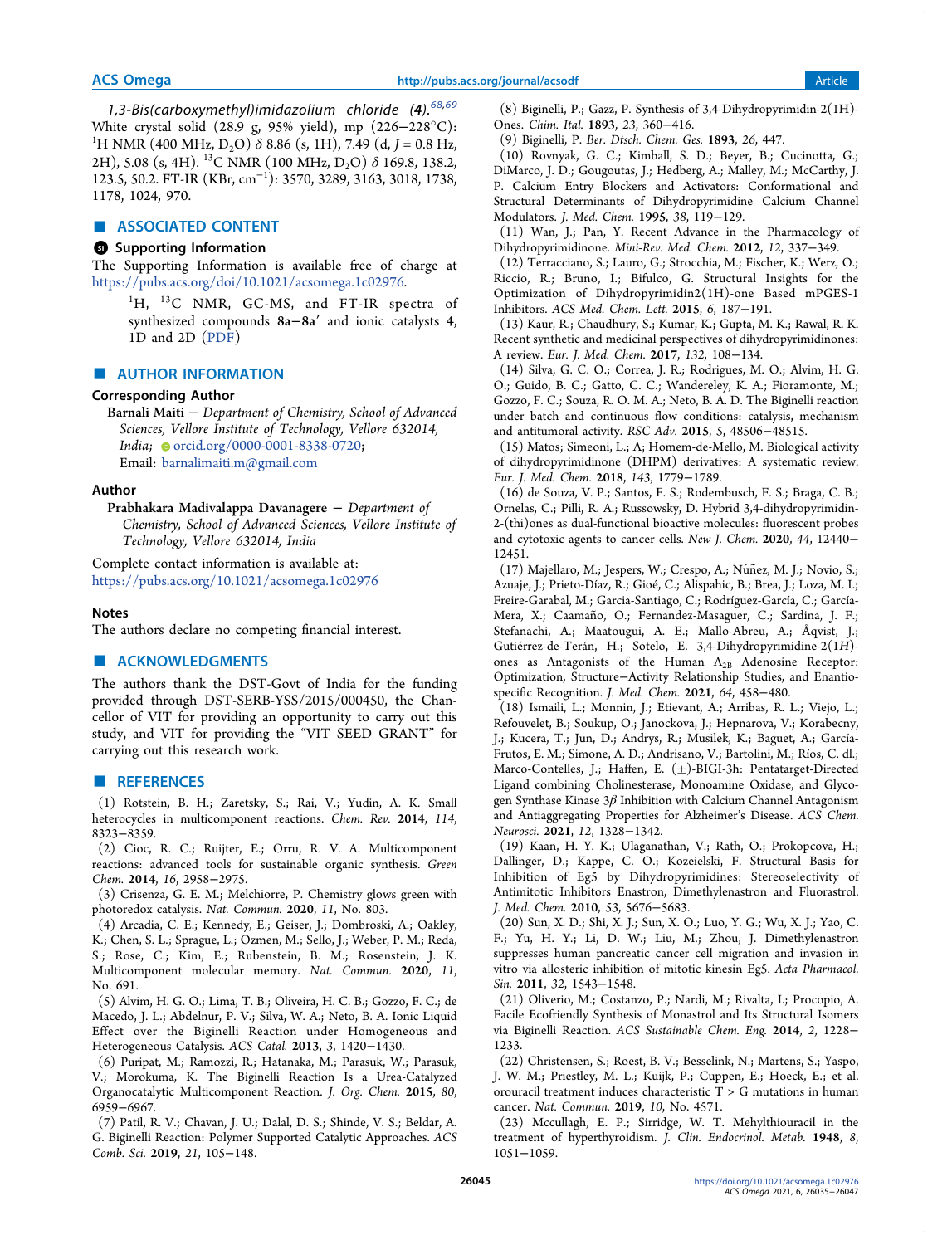(24) Nitanda, T.; Wang, X.; Somekawa, K.; Yuasa, S.; Baba, S. Three-drug combinations of emivirine and nucleoside reverse transcriptase inhibitors in vitro: long-term culture of HIV-1-infected cells and breakt. *Antiviral Chem. Chemother.* 2001, *12*, 161−167.

(25) Suwannasom, N.; Kao, I.; Pruß, A.; et al. Riboflavin: The Health Benefits of a Forgotten Natural Vitamin. *Int. J. Mol. Sci.* 2020, *21*, No. 950.

(26) Ranu, B. C.; Hajra, A.; Dey, S. S. A Practical and Green Approach towards Synthesis of Dihydropyrimidinones without Any Solvent or Catalyst. *Org. Process Res. Dev.* 2002, *6*, 817−881.

(27) Rao, G. B. D.; Anjaneyulu, B.; Kaushik, M. P. Greener and expeditious one-pot synthesis of dihydropyrimidinone derivatives using non-commercial β-ketoesters via the Biginelli reaction. *RSC Adv.* 2014, *4*, 43321−43325.

(28) Barbero, M.; Cadamuro, S.; Dughera, S. A Bronsted acid catalysed enantioselective Biginelli reaction. *Green Chem.* 2017, *19*, 1529−1535.

(29) Ranu, B. C.; Hajra, A.; Jana, U. Indium(III) Chloride-Catalyzed One-Pot Synthesis of Dihydropyrimidinones by a Three-Component Coupling of 1,3-Dicarbonyl Compounds, Aldehydes, and Urea: An Improved Procedure for the Biginelli Reaction. *J. Org. Chem.* 2000, *65*, 6270−6272.

(30) Fu, N. Y.; Yuan, Y. F.; Cao, Z.; Wang, S. W.; Wang, J. T.; Peppe, C. Indium(III) bromide catalyzed preparation of Dihydropyrimidones: Improved protocol condition for the Biginelli reaction. *Tetrahedron* 2002, *58*, 4801−4807.

(31) Rodríguez-Domínguez, J. C.; Bernardi, D.; Kirsch, G. ZrCl<sub>4</sub> or ZrOCl<sub>2</sub> under neat conditions: optimized green alternatives for the Biginelli reaction. *Tetrahedron Lett.* 2007, *48*, 5777−5780.

(32) Takale, S.; Parab, S.; Phatangare, K.; Pisal, R.; Chaskar, A. IBX in aqueous medium: a green protocol for the Biginelli reaction. *Catal. Sci. Technol.* 2011, *1*, 1128−1132.

(33) Jirandehi, H. F.; Mirzaeian, M. Microwave-assisted Synthesis of Some Biginelli Compounds by ZnSnO<sub>4</sub> Catalyst. Asian J. Chem 2012, *24*, 5399−5400.

(34) Zhang, Q.; Wang, X.; Li, Z.; Wu, W.; Liu, J.; Wu, H.; Cui, S.; Guo, K. Phytic acid: a biogenic organocatalyst for one-pot Biginelli reactions to 3,4-dihydropyrimidin-2(1H)- ones/thiones. *RSC Adv.* 2014, *4*, 19710−19715.

(35) Kiasat, A. R.; Jamal, D. Fe<sub>3</sub>O<sub>4</sub>@Silica sulfuric acid core-shell composite as a novel nanomagnetic solid acid: synthesis, characterization and application as an efficient and reusable catalyst for one-pot synthesis of 3,4-dihydropyrimidinones/thiones under solvent-free conditions. *Res. Chem. Intermed.* 2015, *41*, 2991−3001.

(36) Sahoo, P. K.; Bose, A.; Mal, A. Solvent-Free Ball-Milling Biginelli Reaction by Subcomponent Synthesis. *Eur. J. Org. Chem.* 2015, 6994−6998.

(37) Afradi, M.; Foroughifar, N.; Pasdar, H.; Moghanian, H. Lproline N-sulfonic acid-functionalized magnetic nanoparticles: a novel and magnetically reusable catalyst for one-pot synthesis of 3,4 dihydropyrimidine-2-(1H)-thiones under solvent-free conditions. *RSC Adv.* 2016, *6*, 59343−59351.

(38) Heirati, S. Z. D.; Shirini, F.; Shojaei, A. F. PEG-SANM nanocomposite: a new catalytic application towards clean and highly efficient Biginelli-like reaction under solvent-free conditions. *RSC Adv.* 2016, *6*, 67072−67085.

(39) Sheykhan, M.; Yahyazadeh, A.; Ramezani, L. A novel cooperative Lewis acid/Brønsted base catalyst  $Fe_{3}O_{4}$ @ Si $O_{2}$ - $\mathrm{APTMS\text{-}Fe(OH)}_2$ : An efficient catalyst for the Biginelli reaction. *Mol. Catal.* 2017, *435*, 166−173.

(40) Abbaspour-Gilandeh, E.; Yahyazadeh, A.; Aghaei-Hashjin, M. One-pot synthesis of 3,4-dihydropyrimidin-2(1H)-ones catalyzed by SO3H@imineZCMNPs as a novel, efficient and reusable acidic nanocatalyst under solvent-free conditions. *RSC Adv.* 2018, *8*, 40243−40251.

(41) Zheng, S.; Jian, Y.; Xu, S.; Wu, Y.; Sun, H.; Zhang, G.; Zhang, W.; Gao, Z. N-Donor ligand activation of titanocene for the Biginelli reaction via the imine mechanism. *RSC Adv.* 2018, *8*, 8657−8661.

(42) Zhao, S. Y.; Chen, Z. Y.; Wei, N.; Liu, L.; Han, Z. B. Highly Efficient Cooperative Catalysis of Single-Site Lewis Acid and Brønsted Acid in a Metal−Organic Framework for the Biginelli Reaction. *Inorg. Chem.* 2019, *58*, 7657−7661.

(43) Freitas, E. F.; Souza, R. Y.; Passos, S. T. A.; Dias, J. A.; Dias, S. C. L.; Neto, B. A. D. Tuning the Biginelli reaction mechanism by the ionic liquid effect: the combined role of supported heteropolyacid derivatives and acidic strength. *RSC Adv.* 2019, *9*, 27125−27135.

(44) Jadhav, C. K.; Nipate, A. S.; Chate, A. V.; Songire, V. D.; Patil, A. P.; Gill, C. H. Efficient Rapid Access to Biginelli for the Multicomponent Synthesis of 1,2,3,4-Tetrahydropyrimidines in Room-Temperature Diisopropyl Ethyl Ammonium Acetate. *ACS Omega* 2019, *4*, 22313−22324.

(45) Farooq, S.; Alharthi, F. A.; Alsalme, A.; Hussain, A.; Dar, B. A.; Hamid, A.; Koul, S. Dihydropyrimidinones: efficient one-pot green synthesis using Montmorillonite-KSF and evaluation of their cytotoxic activity. *RSC Adv.* 2020, *10*, 42221−42234.

(46) Akbarzadeh, P.; Koukabi, N. Synthesis and characterization of the immobilized polythiophene on magnetic carbon nanotubes as a prominent catalyst for the synthesis of dihydropyrimidines and octahydroquinazolinones derivatives. *Res. Chem. Intermed.* 2020, *46*, 4955−4969.

(47) do Nascimento, L. G.; Dias, I. M.; Souza, G. B. M.; Pontes, I. D.; Fernandes, N. R. C.; Souza, P. S.; Oliveira, G. R.; Alonso, C. G. Niobium Oxides as Heterogeneous Catalysts for Biginelli Multicomponent Reaction. *J. Org. Chem.* 2020, *85*, 11170−11180.

(48) Patel, U.; Parmar, B.; Patel, P.; Dadhania, A.; Suresh, E. The synthesis and characterization of  $Zn(II)/Cd(II)$  based MOFs by a mixed ligand strategy: a Zn(II) MOF as a dual functional material for reversible dye adsorption and as a heterogeneous catalyst for the Biginelli reaction. *Mater. Chem. Front.* 2021, *5*, 304−314.

(49) Yao, B. J.; Wu, W. X.; Ding, L. G.; Dong, Y. B. Sulfonic Acid and Ionic Liquid Functionalized Covalent Organic Framework for Efficient Catalysis of the Biginelli Reaction. *J. Org. Chem.* 2021, *86*, 3024−3032.

(50) Dallinger, D.; Kappe, C. O. Automated generation of a dihydropyrimidine compound library using microwave-assisted processing. *Nat. Protoc.* 2007, *2*, 1713−1716.

(51) Crespo, A.; Maatougui, A. E.; Biagini, P.; Azuaje, J.; Coelho, A.; Brea, J.; Loza, M. I.; Cadavid, M. I.; García-Mera, X.; Terán, H. G.; Sotelo, E. Discovery of 3,4-Dihydropyrimidin-2(1H)-ones As a Novel Class of Potent and Selective A2B Adenosine Receptor Antagonists. *ACS Med. Chem. Lett.* 2013, *4*, 1031−1036.

(52) Ramos, L. M.; Tobio, A. Y. P. D. L.; Santos, M. R. D.; Oliveira, H. C. B. D.; Gomes, A. F.; Gozzo, F. C.; Oliveira, A. L. D.; Neto, B. A. D. Mechanistic Studies on Lewis Acid Catalyzed Biginelli Reactions in Ionic Liquids: Evidence for the Reactive Intermediates and the Role of the Reagents. *J. Org. Chem.* 2012, *77*, 10184−11019.

(53) Wang, R.; Liu, Z. Q. Solvent-Free and Catalyst-Free Biginelli Reaction To Synthesize Ferrocenoyl Dihydropyrimidine and Kinetic Method To Express Radical-Scavenging Ability. *J. Org. Chem.* 2012, *77*, 3952−3958.

(54) Mao, T.; Liu, G.; Wu, H.; Wei, Y.; Gou, Y.; Wang, J.; Tao, L. High Throughput Preparation of UV-Protective Polymers from Essential Oil Extracts via the Biginelli Reaction. *J. Am. Chem. Soc.* 2018, *140*, 6865−6872.

(55) Gadkari, Y. U.; Hatvate, N. T.; Takale, B. S.; Telvekar, V. N. Concentrated solar radiation as a renewable heat source for a preparative-scale and solvent-free Biginelli reaction. *New J. Chem.* 2020, *44*, 8167−8170.

(56) Xu, F.; Huang, D.; Lin, X.; Wang, Y. Highly enantioselective Biginelli reaction catalyzed by SPINOL-phosphoric acids. *Org. Biomol. Chem.* 2012, *10*, 4467−4470.

(57) de Souza, V. P.; Santos, F. S.; Rodembusch, F. S.; Braga, C. B.; Ornelas, C.; Pilli, R. A.; Russowsky, D. Hybrid 3,4-dihydropyrimidin-2-(thi)ones as dual-functional bioactive molecules: fluorescent probes and cytotoxic agents to cancer cells. *New J. Chem.* 2020, *44*, 12440− 12451.